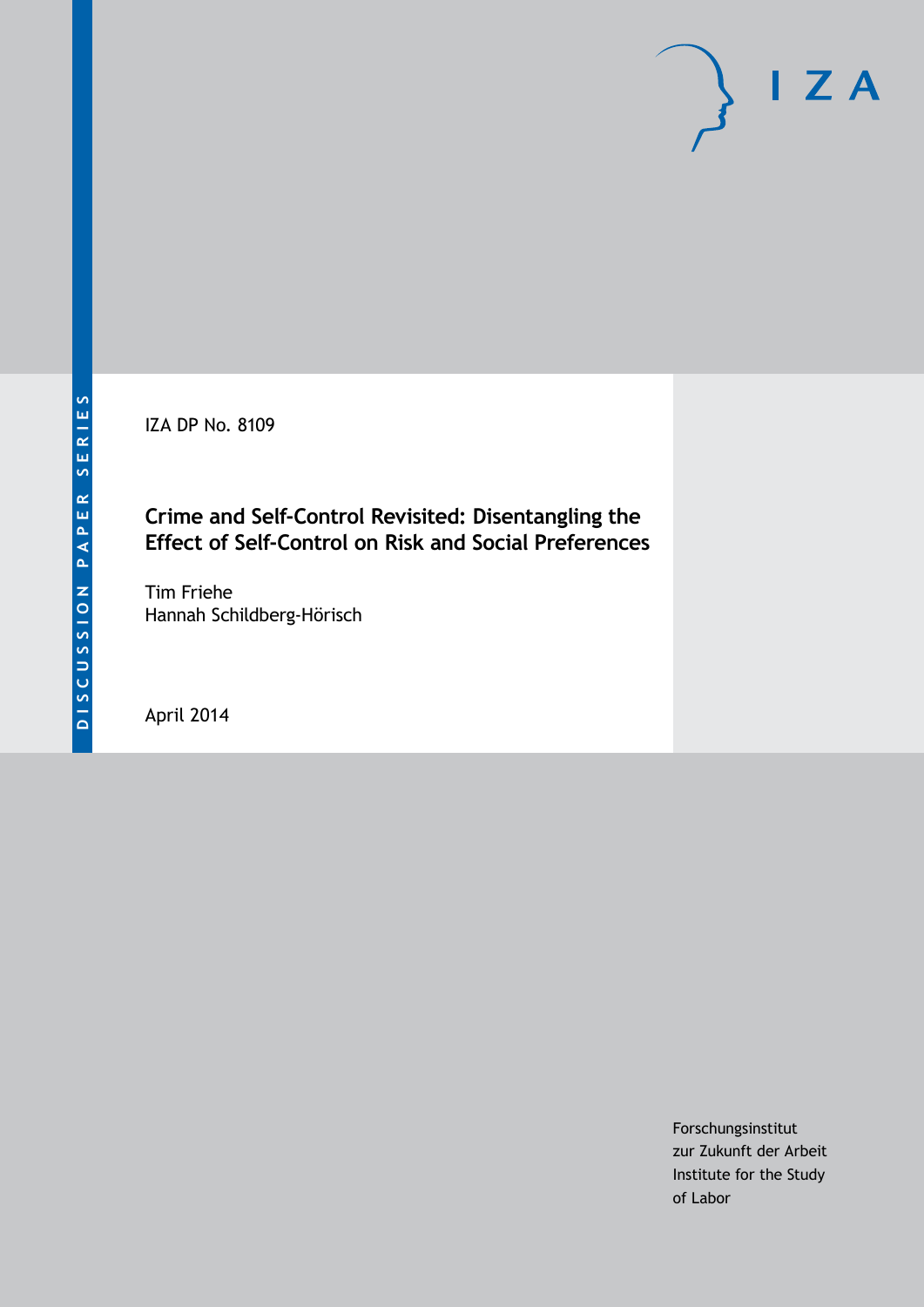# **Crime and Self-Control Revisited: Disentangling the Effect of Self-Control on Risk and Social Preferences**

# **Tim Friehe**

*CASTLE, University of Bonn and CESifo*

### **Hannah Schildberg-Hörisch**

*University of Bonn and IZA*

# Discussion Paper No. 8109 April 2014

IZA

P.O. Box 7240 53072 Bonn Germany

Phone: +49-228-3894-0 Fax: +49-228-3894-180 E-mail: [iza@iza.org](mailto:iza@iza.org)

Any opinions expressed here are those of the author(s) and not those of IZA. Research published in this series may include views on policy, but the institute itself takes no institutional policy positions. The IZA research network is committed to the IZA Guiding Principles of Research Integrity.

The Institute for the Study of Labor (IZA) in Bonn is a local and virtual international research center and a place of communication between science, politics and business. IZA is an independent nonprofit organization supported by Deutsche Post Foundation. The center is associated with the University of Bonn and offers a stimulating research environment through its international network, workshops and conferences, data service, project support, research visits and doctoral program. IZA engages in (i) original and internationally competitive research in all fields of labor economics, (ii) development of policy concepts, and (iii) dissemination of research results and concepts to the interested public.

IZA Discussion Papers often represent preliminary work and are circulated to encourage discussion. Citation of such a paper should account for its provisional character. A revised version may be available directly from the author.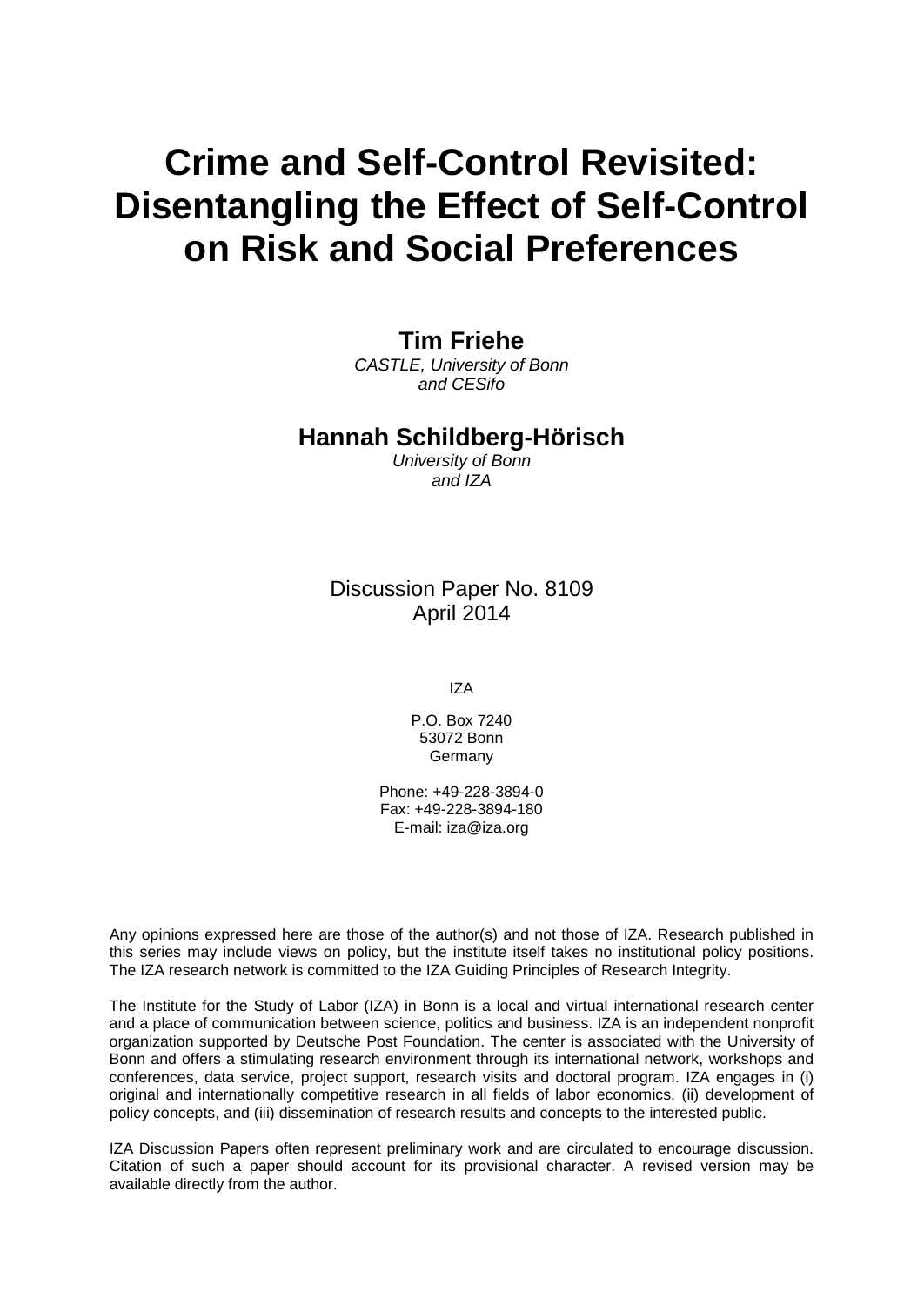IZA Discussion Paper No. 8109 April 2014

# **ABSTRACT**

# **Crime and Self-Control Revisited: Disentangling the Effect of Self-Control on Risk and Social Preferences**

In economic models, risk and social preferences are major determinants of criminal behavior. In criminology, low self-control is considered a fundamental cause of crime. Relating the arguments from both disciplines, this paper studies the relationship between self-control and both risk and social preferences. To exogenously vary the level of self-control, we use a wellestablished experimental manipulation. We find that low self-control causes less risk-averse behavior. The effect of self-control on social preferences is not significant. In sum, our findings support the proposition that low self-control is a facilitator of crime. While our study is motivated by the literature on the determinants of criminal behavior, it has important implications for dual-system models and documents endogeneity of economic preferences.

JEL Classification: K42, H23, C91

Keywords: criminal behavior, risk preferences, social preferences, ego-depletion, dual-system models, experiment, endogeneity of economic preferences

Corresponding author:

Hannah Schildberg-Hörisch Department of Economics University of Bonn Adenauerallee 24-42 53113 Bonn Germany E-mail: [schildberg-hoerisch@uni-bonn.de](mailto:schildberg-hoerisch@uni-bonn.de)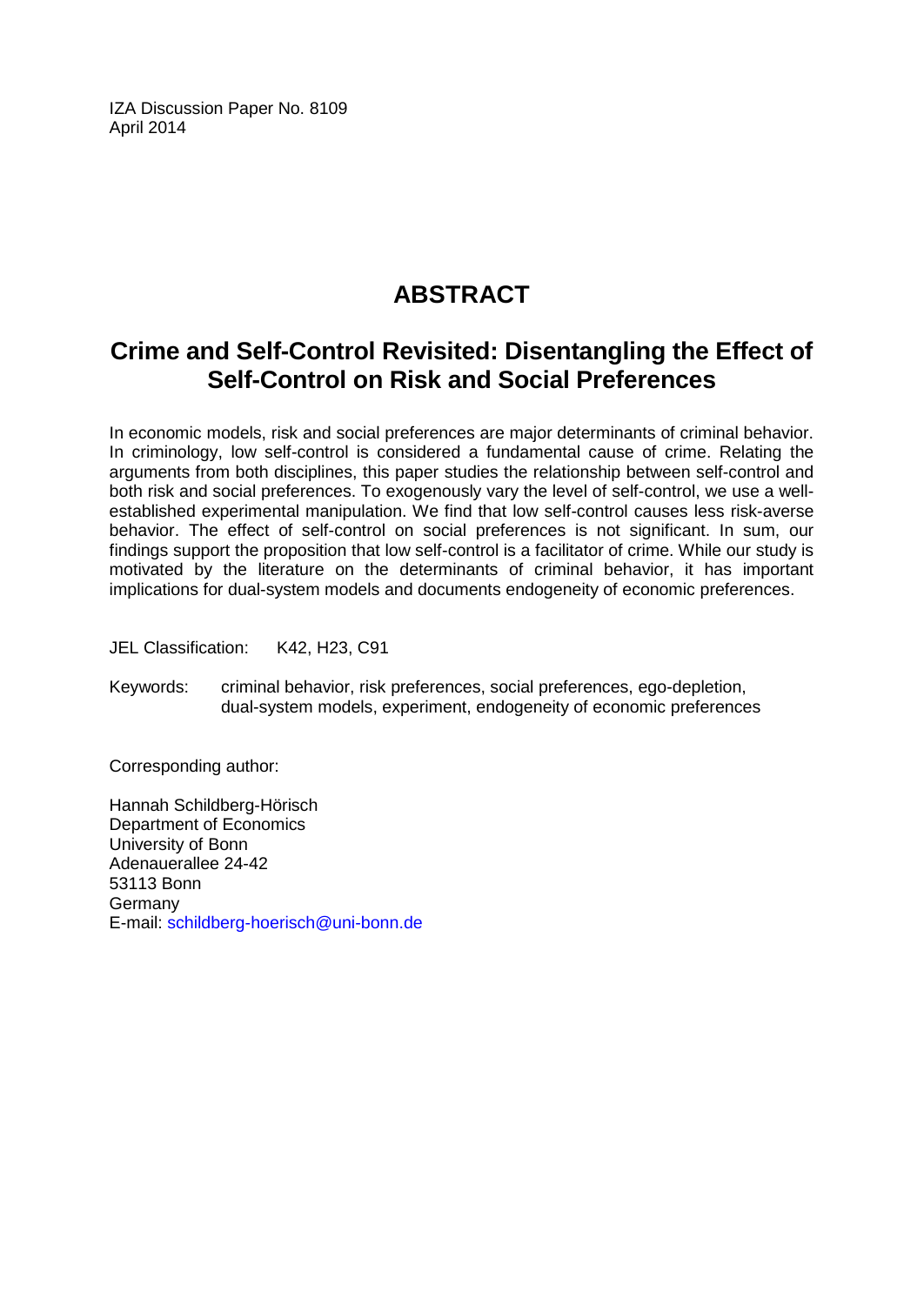### 1. Motivation

Crime is a social phenomenon of great importance, adversely affecting society as a whole and the countless individuals who are victimized each day (see, e.g., Anderson 1999). One of the most influential theories regarding its causes is the *General Theory of Crime*. It argues that low self-control "is the primary individual characteristic causing criminal behavior" (Gottfredson and Hirschi 1990: 111). The central tenet is that individuals with low selfcontrol are particularly vulnerable to temptations because they fail to take full account of the negative consequences of their acts. A criminal act has both an antisocial aspect since it imposes harm on the victims and a risk aspect because there is some chance of detection and subsequent sanctioning. The *General Theory of Crime* posits that individuals with low self-control are more likely to engage in criminal behavior since they are both more risktaking and more insensitive to others.

Similarly, risk and social preferences are crucial in economic models of criminal behavior. The seminal paper by Becker (1968) was the first to address the link between risk preferences and criminal behavior. Studies on the relationship between criminal behavior and social preferences are more recent and their count keeps growing. Falk and Fischbacher (2002), Schildberg-Hörisch and Strassmair (2012), Harbaugh et al. (2013), and Khadjavi (2014) mimic criminal behavior in laboratory experiments and use take games to elicit (anti)social preferences. Birkeland et al. (forthcoming) and Chmura et al. (2013) elicit social preferences of prisoners and find that they do not differ significantly from those of populations not incarcerated.<sup>[1](#page-3-0)</sup>

This paper studies how self-control ability relates to risk and social preferences, thereby linking the *General Theory of Crime* to the economic literature on criminal behavior. More precisely, we test whether low self-control induces less risk-averse and more antisocial behavior. We use a laboratory experiment to be able to exogenously vary the level of selfcontrol across treatments and, thus, to provide causal evidence on the link between selfcontrol and both risk and social preferences.

<span id="page-3-1"></span><span id="page-3-0"></span> $1$  A related literature deals with the effect of income inequality on crime, see, for example, Fleisher (1966), Fajnzylber et al. (2002), or Chintrakarn and Herzer (2012).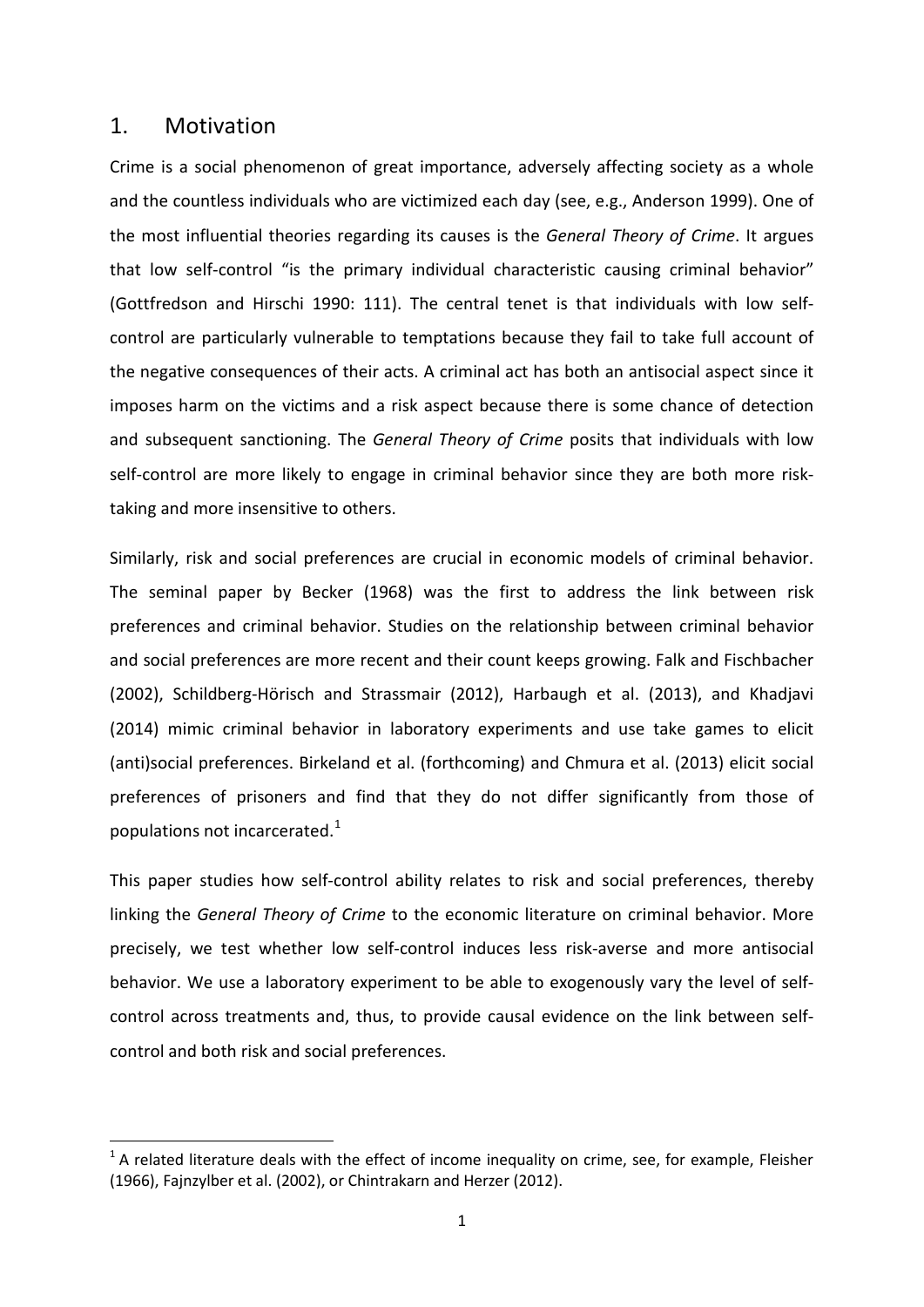We use a 2x2 between-subject design. In the first stage, subjects participate in a version of a so-called ego-depletion task that induces either high or low self-control capabilities. In the second stage, we elicit subjects' risk or social preferences. In social psychology, egodepletion tasks are a standard tool to manipulate an individual's level of self-control. They are based on the intuition that self-control can be likened to a muscle that it is fatigued by prior use (e.g., Muraven and Baumeister 2000). The exertion of self-control in one activity is assumed to consume mental self-control resources, thereby diminishing self-control ability in subsequent activities (Muraven forthcoming).<sup>[2](#page-3-1)</sup> Once put in a state of low self-control (socalled ego-depletion) in the low self-control treatments, subjects are temporarily less able to exert self-control in the decision problems that elicit risk or social preferences.<sup>[3](#page-4-0)</sup>

We find that individuals with lower self-control capability behave significantly less riskaverse. This effect is mainly driven by the behavior of male subjects. The effect of selfcontrol on social preferences is not significant.

In sum, our findings support the proposition of the General Theory of Crime that low selfcontrol is a facilitator of crime. Our study complements empirical studies that suggest a link between crime and low self-control, but struggle to establish causality because they lack an exogenous manipulation of self-control (see the meta-analyses by Engel 2012 and Pratt and Cullen 2000).

Our research also adds to the ongoing discussion about the role of rational choice in theories about crime. For example, De Haan and Vos (2003) argue for the case of street robbery that the rational-choice perspective does not add much, because it misses essential aspects such as impulsiveness and moral ambiguity. In our paper, we investigate how subjects with low self-control, i.e., subjects acting more impulsively, decide and compare their choices to the behavior of subjects with higher self-control. Our results suggest that individuals who act more impulsively are indeed less likely to be deterred by probabilistic sanctioning.

<sup>&</sup>lt;sup>2</sup> Self-control resources are required when situations and tasks involve conflict and a need to suppress natural tendencies, such as resisting a temptation, thought control, control of affect, or persisting on complex cognitive tasks (Kahneman 2011: 42).<br><sup>3</sup> Current psychological and criminological research suggests that the level of self-control at a given point in

<span id="page-4-1"></span><span id="page-4-0"></span>time depends both on situational aspects and a stable personality trait self-control (e.g., Muraven et al. 2006, Wikström and Treiber 2007). In our study, we manipulate the level of situational self-control ability and collect information about the level of trait self-control in a post-experimental questionnaire.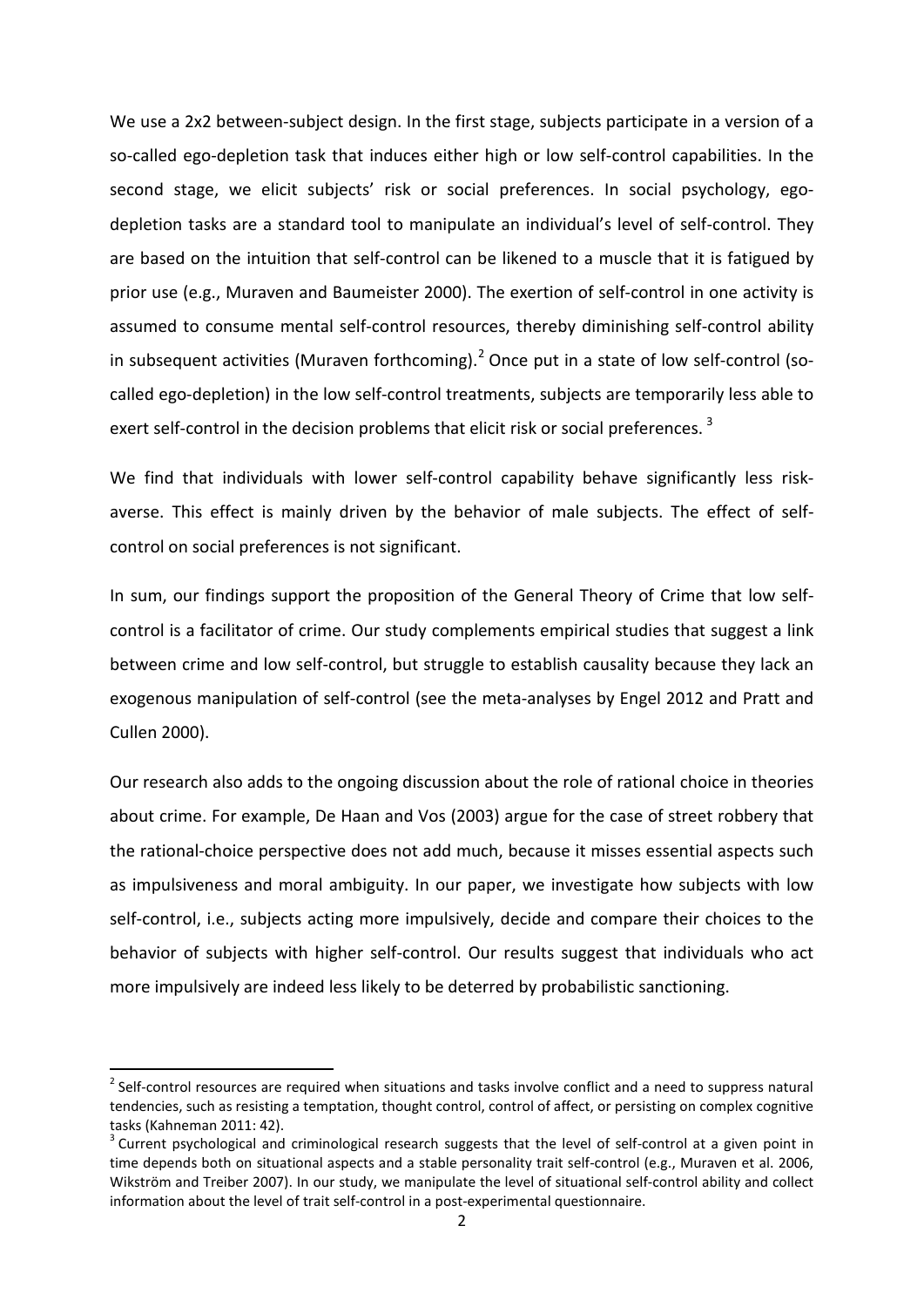Moreover, our paper points at a potential mechanism underlying empirical findings on crime and factors which, surprisingly, have predictive power for crime. Examples are the relationship between crime and hot weather (Jacob et al. 2007) or the relationship between family or hooligan violence and the unexpectedly bad performance of sports teams (Card and Dahl 2011, Priks 2010). If hot weather or an unexpected loss of the own team consume self-control resources, lower self-control ability in subsequent situations might increase an individual's inclination to engage in criminal behavior.

Our key research question whether low self-control causes less risk-averse and more antisocial behavior has also important implications beyond the analysis of causes of criminal behavior. First, our paper adds to the literature on dual-system models, such as Fudenberg and Levine (2006, 2011, 2012), Kahneman (2003), and Loewenstein and O'Donoghue  $(2007)$ .<sup>[4](#page-4-1)</sup> According to dual-system models, decision-making is governed by the interaction of an instinctive affective system and a controlled deliberative system. Exerting self-control is required for implementing deliberative processes and overriding affective processes. Our low self-control treatment diminishes mental resources left for further self-control and thereby enhances the influence of the affective system on behavior. In the light of dualsystem models, our result that individuals with lower self-control ability are less risk-averse contrasts with the deliberative system ("long-run self") being less risk-averse than the affective system ("short-run self") in the dual-system model of Fudenberg and Levine (2006, 2011).

Second, by documenting systematic variations in risk preferences due to changes in selfcontrol capabilities, we contribute to the discussion on the endogeneity of preferences. Traditionally, economists treat preferences as exogenously given and explain changes in behavior by changes in beliefs or constraints that people face rather than by changes in preferences. This view is increasingly challenged. For example, Fehr and Hoff (2011) provide a general discussion of the influence of society on preferences. Moreover, there is an emerging literature on the effect of emotions on risk preferences (Conte et al. 2013, Guisi et al. 2013, Nguyen and Noussair 2013).

<span id="page-5-0"></span> $^4$  For a recent, more general discussion of the dual-system approach, see Evans (2008), Rustichini (2008), or Kahneman (2011).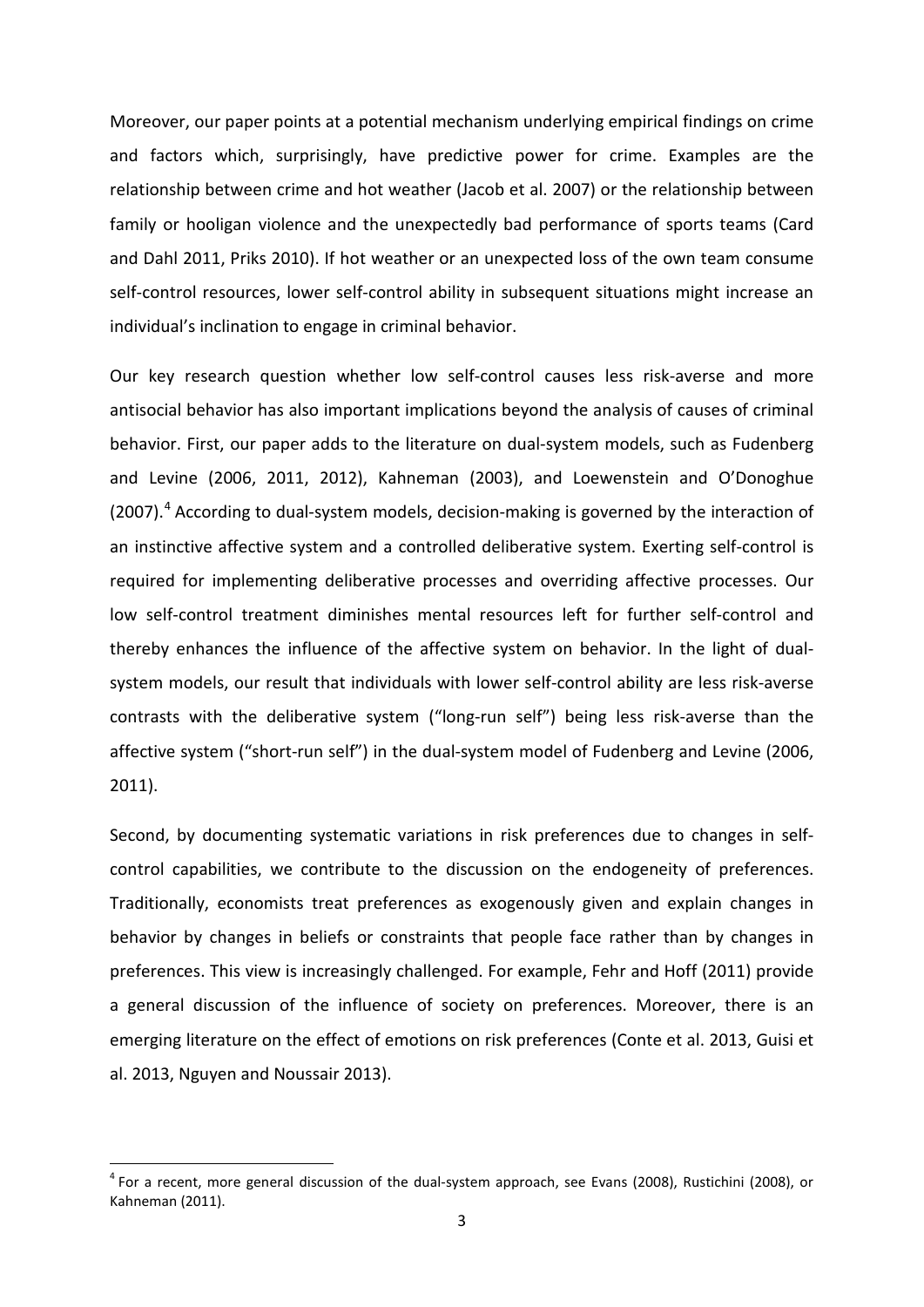Our paper is most closely related to Muraven et al. (2006) who compare the level of subjects' cheating (as a form of deviant behavior) in a low self-control condition with that of subjects in a high self-control condition. They find that subjects with low self-control cheat more. In contrast to our paper, cheating was inconsequential for others (i.e., not antisocial) and not incentivized. Moreover, our study also investigates the effect of low self-control on risk attitudes since, in real-life circumstances, crime is subject to probabilistic sanctioning.<sup>[5](#page-5-0)</sup>

The remainder of our paper is structured as follows. In Section 2, we describe the experiment design and procedures. Section 3 spells out the hypotheses, before Section 4 presents results. Section 5 embeds our results in those obtained in the related literature. Section 6 concludes.

# 2. Experiment design, treatments, and procedures

We first describe the experiment design and the four treatments. Next, we provide details on the implementation of the experiment. Appendix B contains a translated example of the instructions that subjects received in the beginning of the experiment.

## 2.1 Experiment design and treatments

To investigate how low self-control influences criminal behavior in situations with probabilistic law enforcement, we separately analyze the effect of self-control on risk and social preferences, i.e., the two components that are key to the decision of whether or not to engage in criminal behavior. For a sound understanding of the mechanisms underlying the relationship between self-control and criminal behavior, a separate analysis of the effects of self-control on risk and social preferences is crucial since the two effects could potentially offset each other. For example, if subjects with low self-control behave in a more selfish and a more risk-averse manner, the first effect will increase and the second effect will decrease the attractiveness of criminal behavior, which may result in unchanged behavior.

<span id="page-6-0"></span> $<sup>5</sup>$  DeBono et al. (2011) provide a study on cheating that is closely related to Muraven et al. (2006), but add the</sup> comparison of an anonymous condition with one in which subjects could, in principle, be identified. As another example of norm-deviant behavior, they report evidence that subjects with low self-control are less likely to show polite behavior.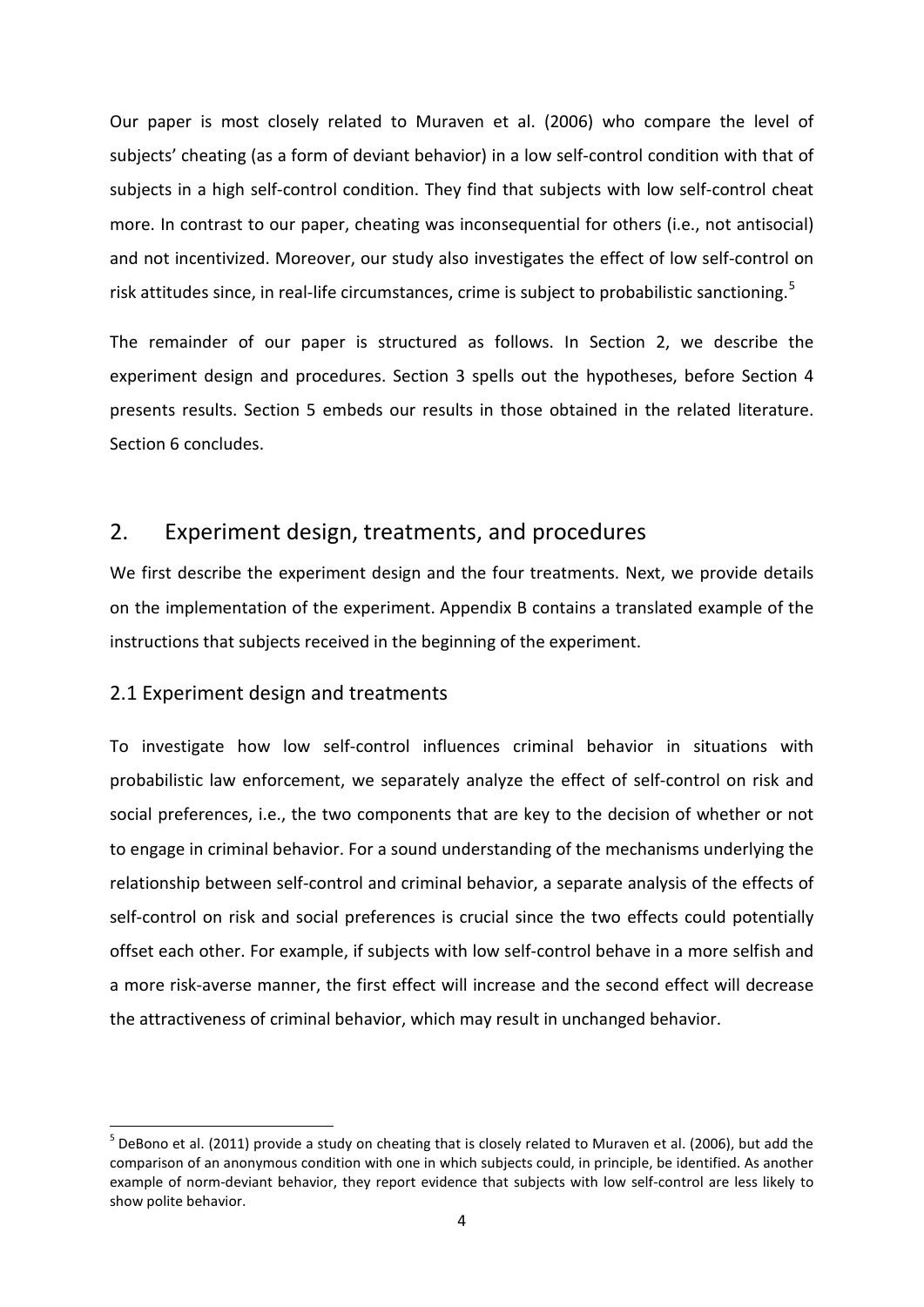Our central research question is whether subjects with low self-control capability behave less risk-averse and more antisocial than subjects with higher self-control capability. We use a 2x2 design to address this question. The first treatment dimension distinguishes subjects who participate in the ego-depletion task that induces low self-control capability (LSC treatment) from subjects who take part in the ego-depletion task that results in higher selfcontrol capability (HSC treatment). The second treatment dimension is whether a subjects' risk or social preferences are elicited first. For each subject, we measure both risk and social preferences, but the order of decisions differs across treatments. The second decision was announced only after subjects had taken their first decision. Table 1 summarizes the four treatments.

|             | Ego-depletion task | <b>First decision elicits</b> | Second decision    | N  |
|-------------|--------------------|-------------------------------|--------------------|----|
|             |                    |                               | elicits            |    |
| Treatment 1 | high self-control  | risk preferences              | social preferences | 43 |
| Treatment 2 | high self-control  | social preferences            | risk preferences   | 43 |
| Treatment 3 | low self-control   | risk preferences              | social preferences | 47 |
| Treatment 4 | low self-control   | social preferences            | risk preferences   | 47 |

*Table 1: Treatments*

We describe the different stages of our experiment in more detail below.

#### *Ego-depletion task:*

To induce variations in situation-specific self-control, we use the crossing-out-letters task, one of the best established and most frequently used ego-depletion tasks (see the metaanalysis by Hagger et al. 2010 and Baumeister et al. 1998). This non-interactive, paper-andpencil task had two parts lasting seven minutes each. In both parts, participants got a text with six paragraphs. Each paragraph had six lines of text. The content of the text (about the pros and cons of different kinds of statistics software) was chosen to be relatively boring, and, thus, not distracting.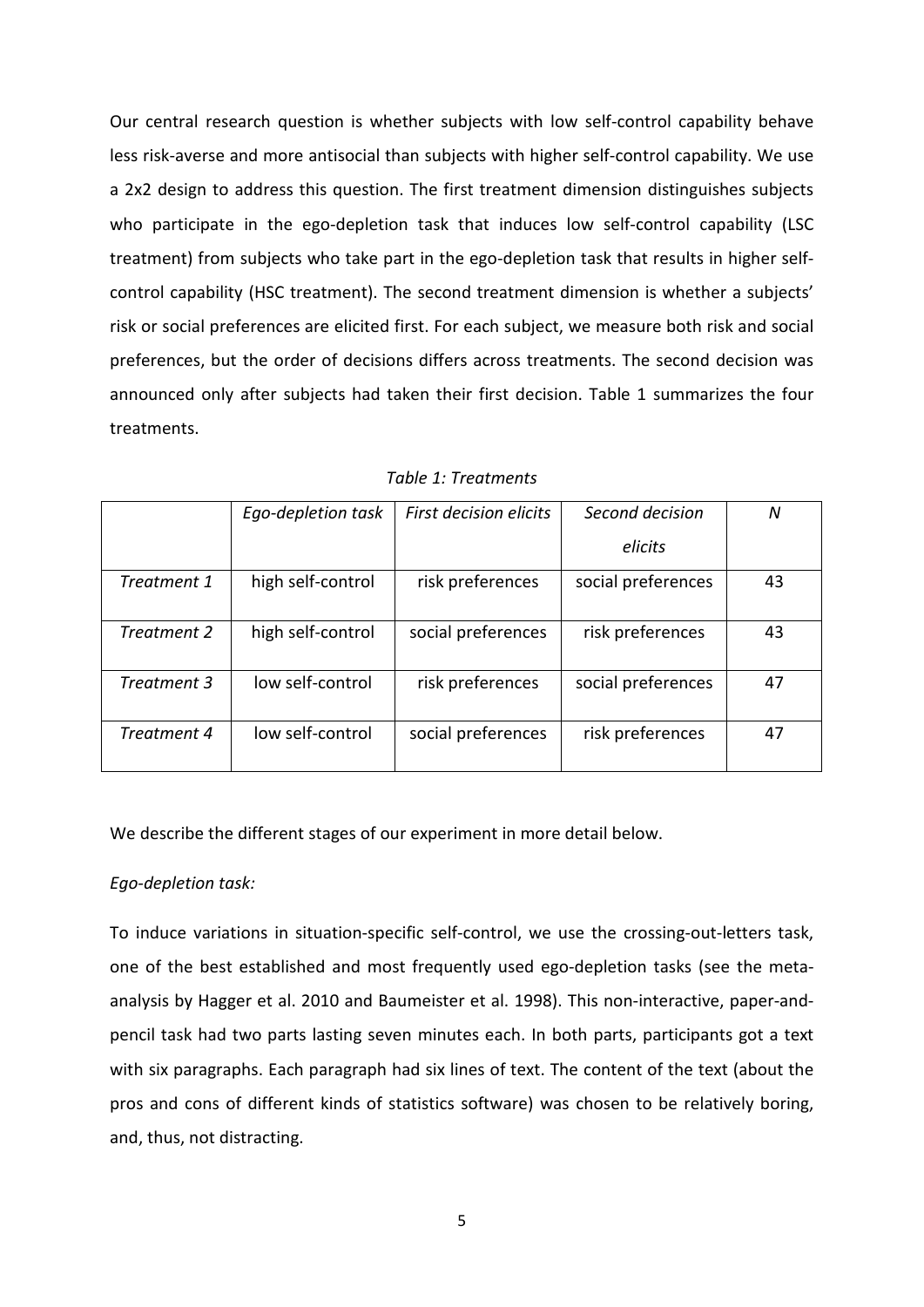For the first part of the task, subjects in both the LSC and the HSC treatment were instructed to cross out and count each instance of the letter "e", paragraph after paragraph. This habituated all subjects to crossing out each instance of the letter "e". In the second part of the task, subjects in the LSC treatment received the new instruction to cross out and count each letter "e" unless another vowel immediately followed the letter "e" or unless another vowel was at a distance of exactly two letters from the letter "e" (in either direction). Looking at  $\Box$  e  $\Box$ , the letter "e" should not be crossed out when there was a vowel on position 1, 3, or 4. Participants in the HSC treatment were provided with the same text, but asked to continue crossing out and counting each letter "e" (i.e., maintain the habituated behavior in part 2 of the task). These instructions ensured that only subjects in the LSC treatment had to consume self-control resources to inhibit the habituated urge to cross out each letter "e" in part 2 of the task.

We refrained from incentivizing performance in the ego-depletion task because there is evidence that monetary incentives can mitigate depletion effects (Muraven and Slessareva 2003). We repeatedly emphasized the importance of doing the task right and collected the task sheets for later control. Moreover, subjects knew that they would receive private feedback about their performance in the crossing-out-letters task on the computer screen at the end of the experiment.

#### *Risk preferences:*

In order to elicit risk preferences, we use the basic setup of Gneezy and Potters (1997) and the subsequent literature surveyed in Charness and Gneezy (2012). Each subject receives 20 points and decides how many points y to invest in a risky option and how many to keep. The invested amount y yields a dividend of 2.5y with probability 1/2 and is lost with probability  $1/2$ , where y  $\in$   $\{0,1,2,...,20\}$ . The money not invested, 20-y, is kept by the subject. The resulting payoffs are 20-y+2.5y with probability 1/2 and 20-y with probability 1/2. Given our parameters, risk-neutral and risk-seeking individuals invest all 20 points, while different investment levels below 20 reflect different degrees of risk aversion. At the end of the experiment, 4 points were converted into 1 Euro.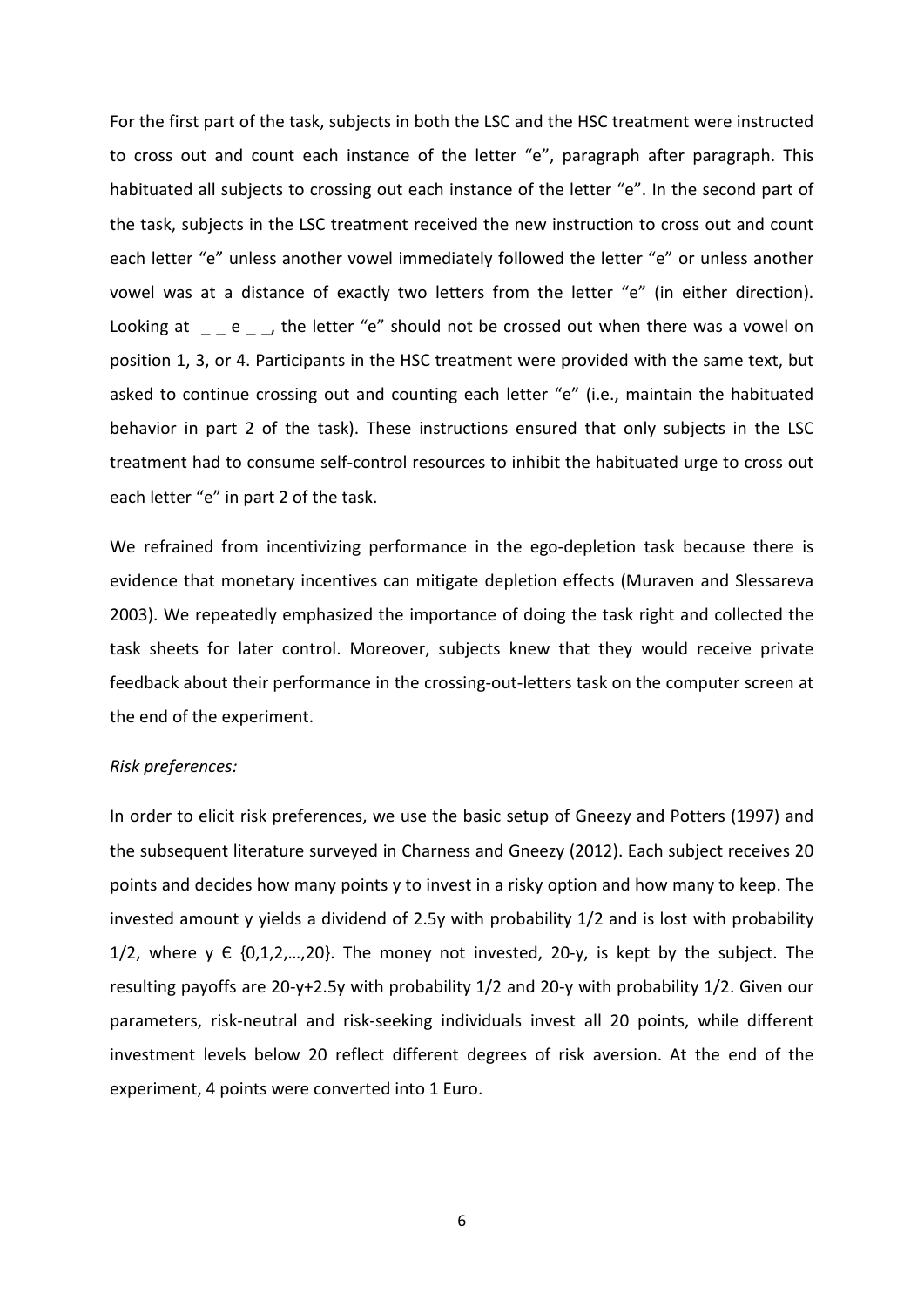#### *Social preferences:*

We use a take game version of the dictator game to elicit (anti)social preferences. Two subjects are matched randomly and anonymously. Each participant obtains an initial endowment of 20 points. One of the two subjects decides how many points x to take from the other passive subject, where  $x \in \{0,1,2,...,20\}$ .<sup>[6](#page-6-0)</sup> When taking x points from the other subject, the taking subject obtains 20+x/4 and the other subject receives 20-x. This setting clearly suggests that taking points is antisocial since it is characterized by an initially equal distribution of endowments and a drastic inefficiency of taking. In order to disentangle the effect of self-control on social and risk preferences, we do not add a probabilistic sanctioning scheme to the take game. We share these features – inefficiency of taking from others and absence of law enforcement – with Falk and Fischbacher's (2002) setup of "crime" in the lab.

#### 2.2 Experiment procedures

Subjects received written instructions that described the ego-depletion task in detail and their first decision in general terms. In order to prevent that subjects could plan their exact decision before completing the ego-depletion task, we represented the level of endowment, the inefficiency parameter in the take game and the dividend in the winning state of nature of the risky investment as general variables. In view of the evidence that many people struggle with the concept of probabilities, we included the probability of 50% in the written instructions. The second decision was only announced after subjects had made their first decision to keep the first decision as clean as possible.

In each session, we elicited social preferences in the first decision and risk preferences in the second decision for half of the subjects. The other half of subjects first made the decision that elicits risk preferences followed by the decision that elicits social preferences. In the take game, the active subject was randomly matched with another subject taking the risky investment decision at that time. After participating in the ego-depletion task and making the two decisions, subjects filled out a questionnaire eliciting data on their trait self-control, age, sex, and subject of studies, among others.

<span id="page-9-0"></span> $6$  The wording of the instructions was "As participant B, you choose an integer transfer amount that you would like to take from participant A's endowment."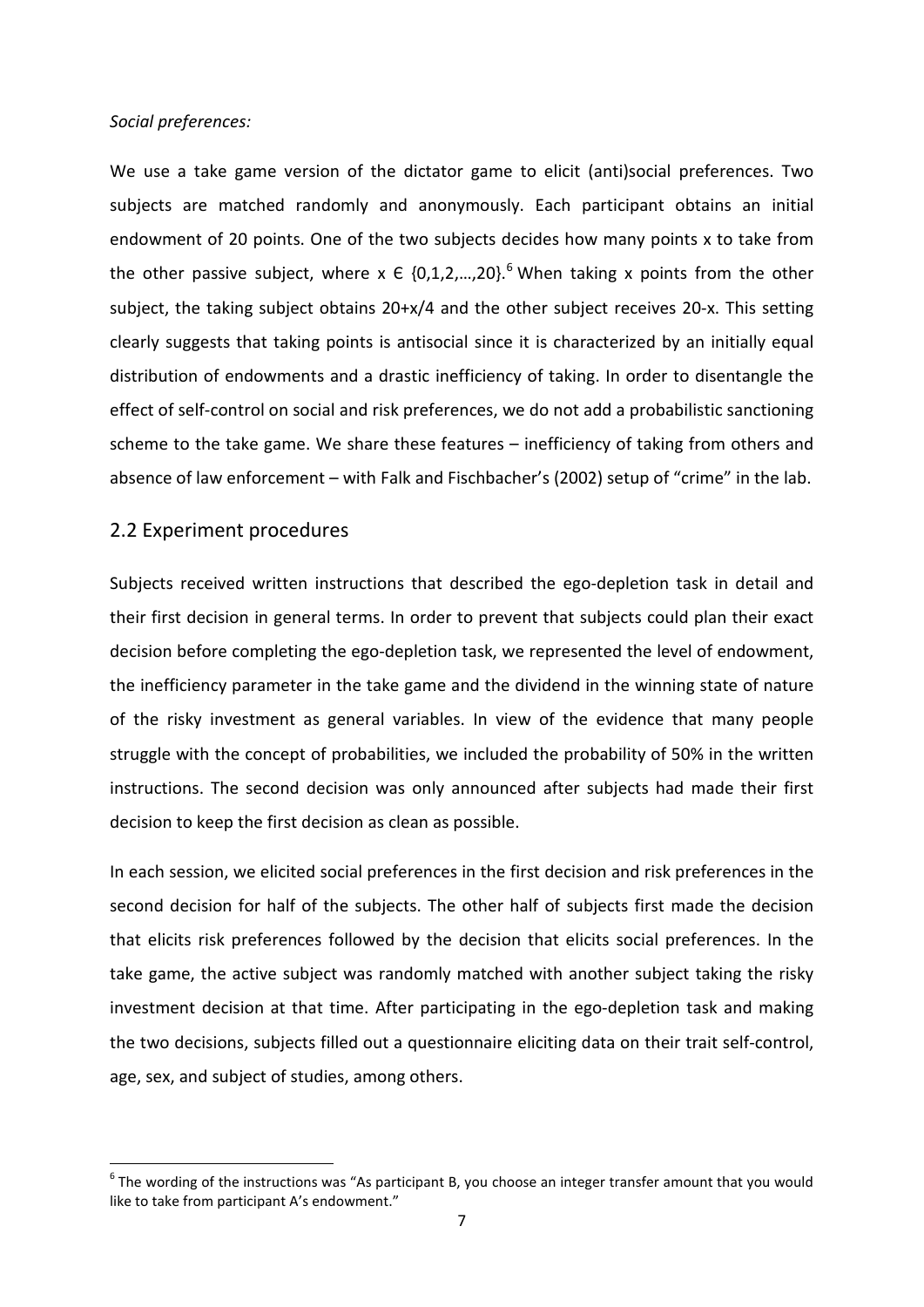The experiment was run in August and October 2013 at the experimental laboratory of the University of Bonn, Germany (*BonnEconLab*). We used the experimental software z-Tree (Fischbacher 2007) and the recruitment software ORSEE (Greiner 2003). In total, 180 students of various fields of study participated. Subjects were randomly assigned to sessions. Sessions were framed neutrally and lasted about 60 minutes. Subjects did not receive a show-up fee and earned 13.04 Euro on average.

### 3. Hypotheses

We derive our hypotheses from the *General Theory of Crime* (Gottfredson and Hirschi 1990), which posits that individuals with low self-control are prone to criminal behavior since they are less risk-averse and more insensitive towards others.

#### *H1: Lower self-control causes less risk-averse behavior.*

#### *H2: Lower self-control causes more antisocial behavior.*

Dual-system models offer an alternative source for deriving hypotheses. According to dualsystem models, subjects' behavior in the low self-control treatment should be more affectbased. Fudenberg and Levine (2006, 2011) present a dual-system model in which the affective system is more risk-averse than the deliberative one, which contrasts with Hypothesis H1.

Hypothesis H2 implies that selfish behavior is pushed by the affective system and inhibited by the deliberative system. Hypothesis H2 is supported by Moore and Loewenstein (2004) and Rachlin (2002), for example, while Haidt (2001) considers moral decisions to be automatic.

When testing Hypotheses H1 and H2, we focus on the effect of *situation-specific* self-control on risk and social preferences since our experiment design allows for an exogenous manipulation of situation-specific self-control. Additionally, we test H1 and H2 using information on the level of *trait* self-control based on the standard Grasmick scale (Grasmick et al. 1993) that we have elicited in the post-experimental questionnaire.

8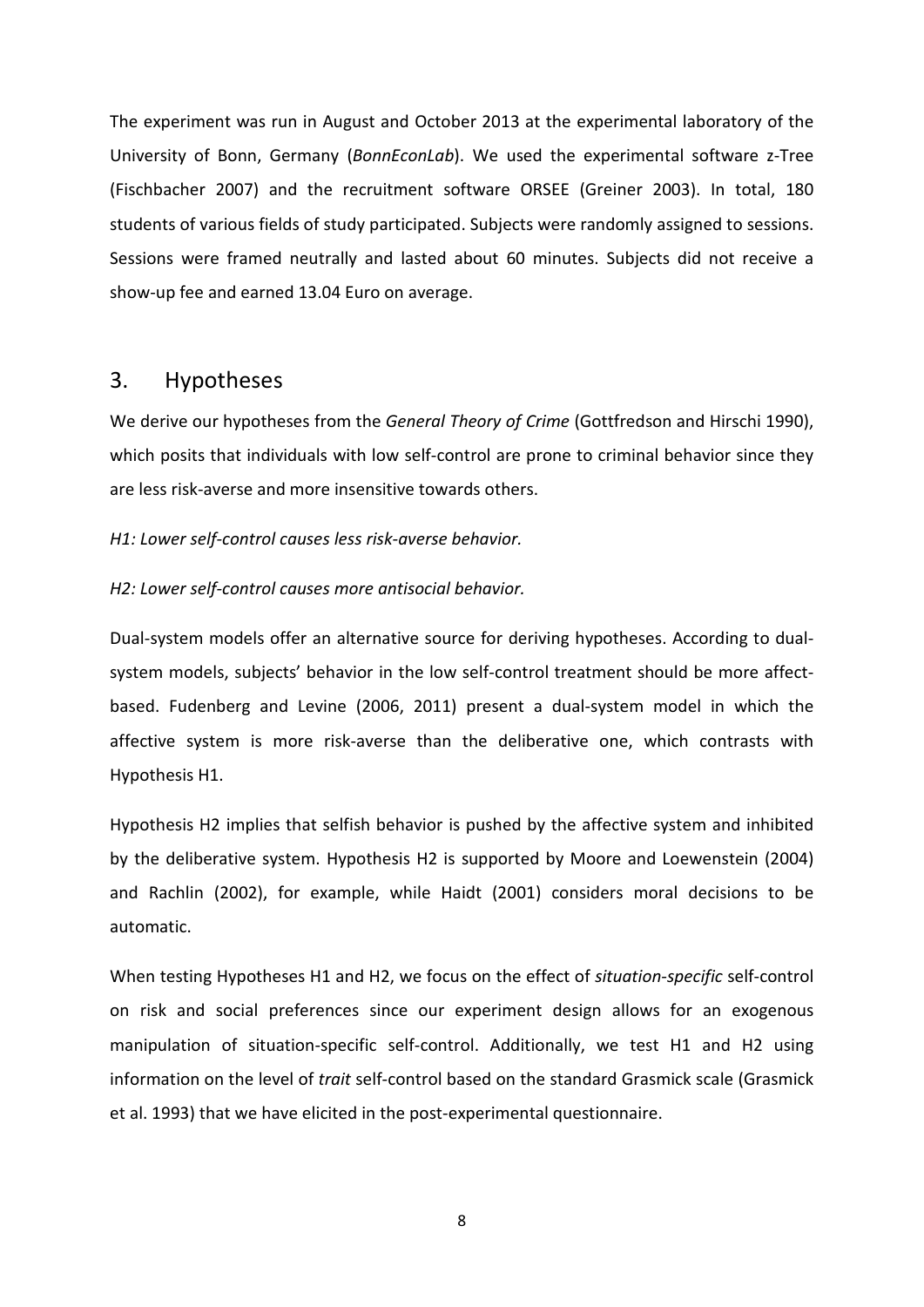#### 4. Results

We will first discuss results on the manipulation of self-control via the ego-depletion task. We then turn to the causal effect of self-control on risk preferences, before we present results on the relationship between self-control and social preferences.

For the analysis to come, we use the first decision of our subjects. First decisions are cleanest, since they cannot be affected by previous decision behavior. For example, the second decision could be affected by (expected) earned income in the first decision or consistency considerations. Furthermore, depletion effects will fade out over time and there is no evidence on how quickly self-control resources replenish. Using data from first decisions ensures that differences in self-control across treatments are still present. In our data, we indeed find that subjects behave significantly different in first and second decisions. Specifically, we find order effects for risk preferences in LSC (Mann-Whitney-U test (MWU),  $p=.02$ <sup>[7](#page-9-0)</sup> and social preferences in HSC (MWU,  $p=.03$ ).

#### 4.1 Ego-depletion task

The first part of the crossing-out-letters task was identical in treatments HSC and LSC. Thus, we can compare the average performance of subjects in HSC and LSC in the first part to check for any systematic differences in group composition across treatments (e.g., differences in ability in crossing-out letters, motivation, or initial concentration). Reassuringly, the number of paragraphs worked on with high precision was not significantly different in LSC and HSC (MWU, p=0.47), where high precision means that the number of counted letters "e" is within a range of +/-5 of the true number that varied between 64 and 91 across paragraphs. The mean number of paragraphs worked on with high precision was 2.92 (SD 1.22) in HSC and 3.05 (SD 1.27) in LSC. Turning to the number of completed paragraphs in the second part of the task that differed across treatments, we find that the maximum (minimum) number of completed paragraphs in HSC was 6 (2), while the maximum (minimum) number of completed paragraph in LSC was 3 (1). After the experiment, subjects had to indicate on a sliding scale ranging from 'not at all' to 'extremely' to which extent they had to concentrate to perform the two parts of the crossing-out-letters task. We find that the second part required significantly more concentration in LSC than in HSC (MWU, p<.01) and

<span id="page-11-0"></span> $7$  Throughout the paper, we report two-sided p-values.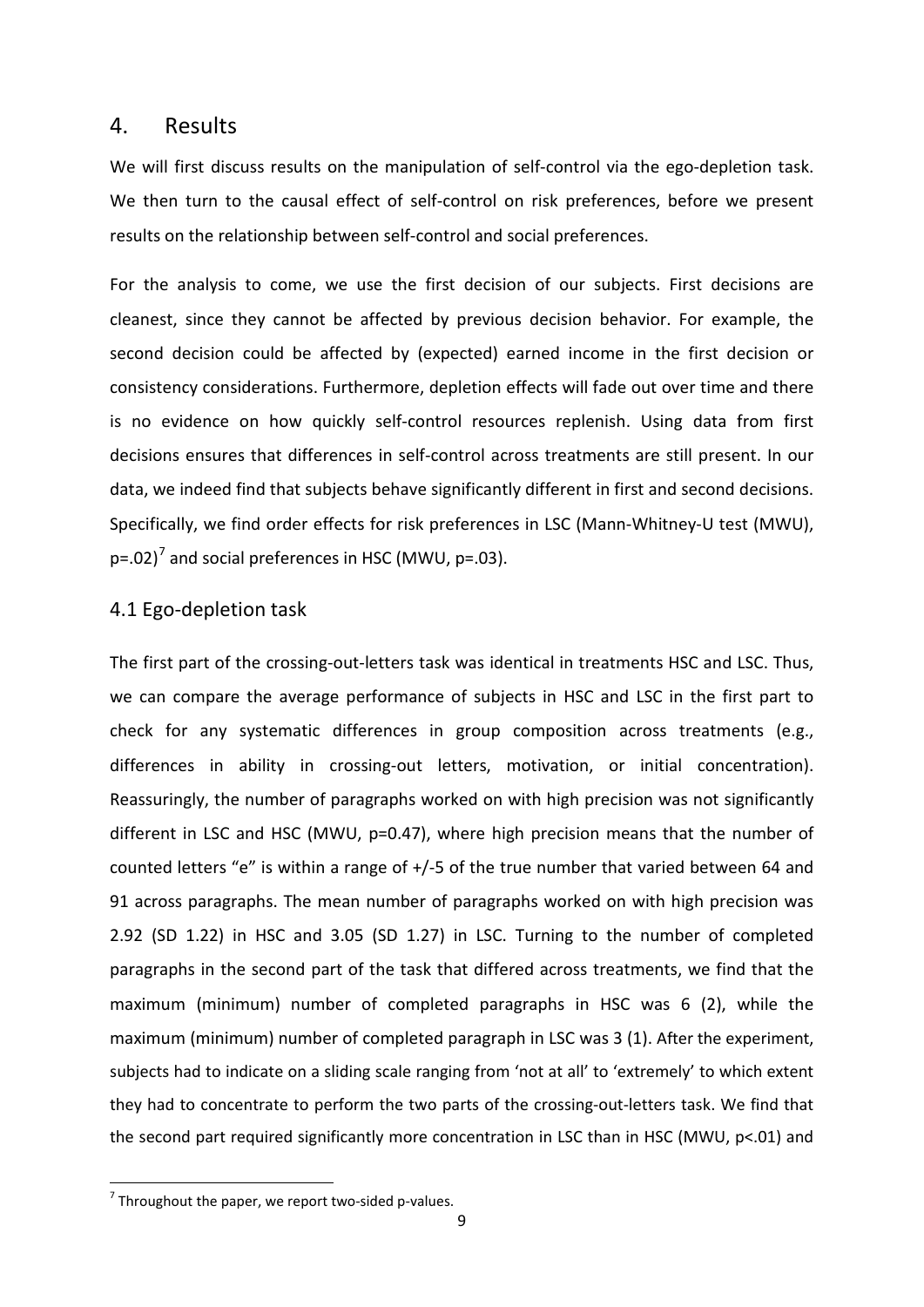that the difference in the concentration required for part 2 and part 1 was significantly higher for subjects in LSC (MWU, p<.01). As intended, treatment LSC was more demanding than treatment HSC.

In general, subjects worked on the crossing-out-letters task in a concentrated and ambitious manner. We are very confident that participation in treatment LSC resulted in subjects having less self-control resources available than their counterparts in treatment HSC. The results on effect sizes in the meta-analysis of Hagger et al. (2010) imply that the crossingout-letters task is an ego-depletion task that is especially successful in inducing low selfcontrol resources.

### 4.2 Subjects with low self-control are less risk-averse

Table 2 reports the mean investment in the risky option out of a total of 20 points for the full sample and according to gender. For the whole sample, we find that subjects in LSC behave less risk-averse. Subjects with low self-control invest 18% (or 1.7 points) more in the risky option than subjects with high self-control. This is a large effect: other studies using ego-depletion manipulations often find only subtle effect sizes.<sup>[8](#page-11-0)</sup> Moreover, DeBono et al. (2011) argue that providing incentives for the decisions that follow the ego-depletion task is likely to weaken treatment differences (because depletion can be overcome if the situation is important enough).

|                    | All    | All    | Male   | Male   | Female | Female |
|--------------------|--------|--------|--------|--------|--------|--------|
|                    | in HSC | in LSC | in HSC | in LSC | in HSC | in LSC |
|                    |        |        |        |        |        |        |
| Mean level (SD) of | 8.98   | 10.64  | 9.81   | 13.83  | 8.18   | 8.66   |
| <i>Investment</i>  | (5.60) | (5.57) | (6.01) | (5.47) | (5.20) | (4.72) |
|                    |        |        |        |        |        |        |
| N                  | 43     | 47     | 21     | 18     | 22     | 29     |

*Table 2: Mean level and standard deviation of investment in the risky option (whole sample and gender-specific)*

<span id="page-12-0"></span>We additionally provide gender-specific results on risk preferences and the effect of selfcontrol on risk preferences to reflect the comprehensive evidence that risk preferences of

<sup>&</sup>lt;sup>8</sup> See, for example, Achtziger et al. (2012) for a paper that uses a very similar crossing-out-letters task as we do.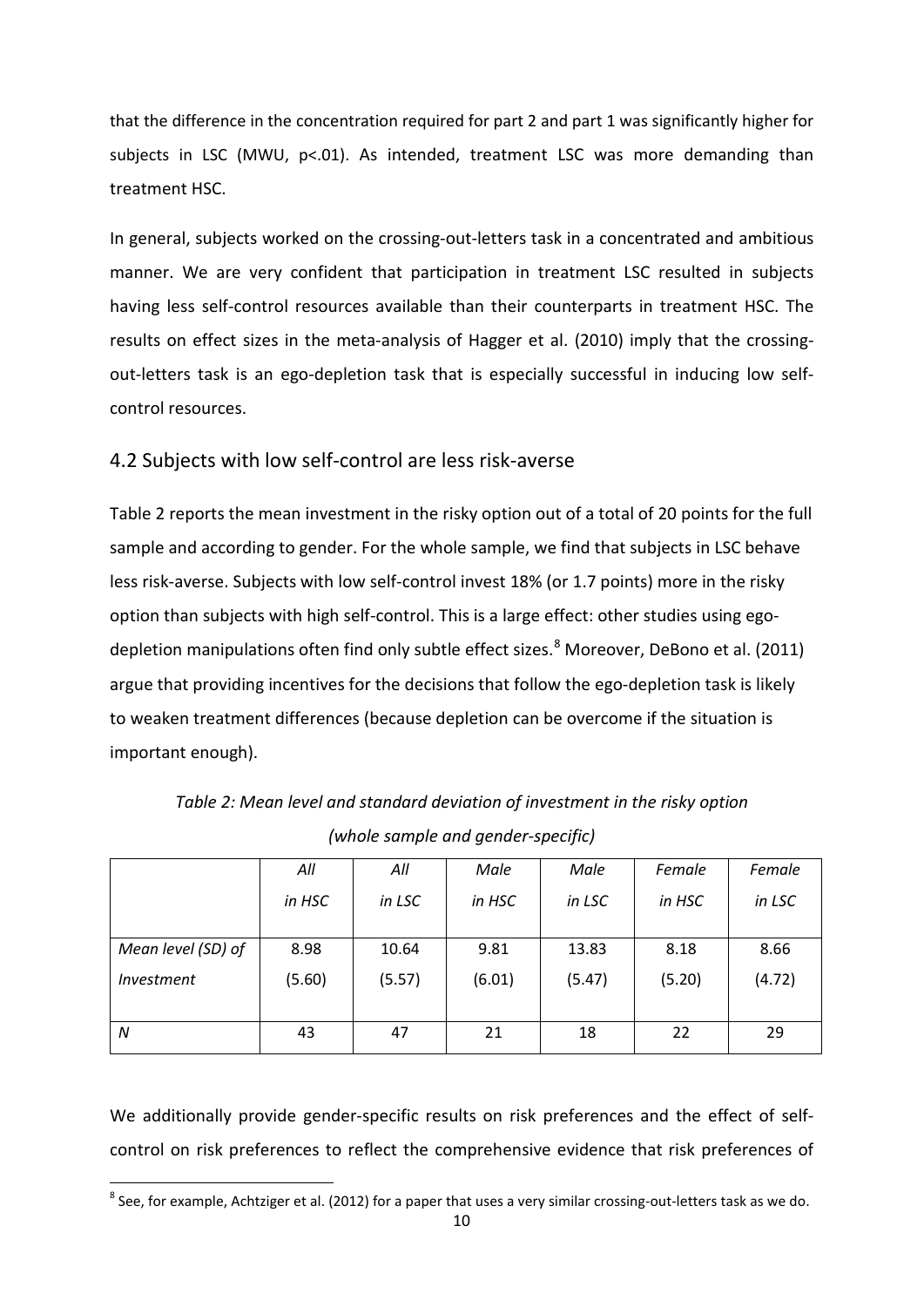men and women differ (see Charness and Gneezy (2012) for a survey of results based on the risk preferences elicitation tool that we use and Croson and Gneezy (2009) for a general survey). Gender-specific results show that inducing low self-control has a strong effect on risk preferences of male subjects, while risk preferences of female subjects are hardly affected by differences in self-control. On average, male subjects invest 9.8 out of 20 points in the risky option in HSC, but 13.8 in LSC. For men, distributions of investments in the risky option differ significantly in HSC and LSC (MWU, p=.06). For women, the average investment difference in the risky option is only about 0.5 points and not significant (MWU,  $p=$ .46).<sup>[9](#page-12-0)</sup>

Table 3 displays regression results on the effect of self-control on risk preferences based on a tobit model. The treatment effect is captured by the dummy variable *Low self-control*, which is equal to one if a subject participated in LSC and zero otherwise. The gender dummy *Female* is one for women and zero for men. In other words, our reference group is male subjects in the high self-control treatment. Moreover, we include a measure for the level of *Trait self-control* that is based on the Grasmick scale and results from responses to the postexperimental questionnaire.

Since there are substantially more female subjects in treatment LSC (29 female compared to 18 male subjects) and gender differences in risk-taking behavior are well documented, drawing conclusions on treatment comparisons based on non-parametric tests implicitly overweighs female risk-taking behavior in a state of low self-control. In contrast, in a regression analysis, we can easily control for both baseline and potential treatment-specific gender differences. Thus, regression analysis is a more appropriate method to isolate treatment differences that are due to differences in self-control from gender differences in behavior.

<span id="page-13-0"></span><sup>&</sup>lt;sup>9</sup> In order to be transparent about our data and to provide a further illustration of gender-specific treatment effects, Figure 1 in Appendix A contains histograms of investments in the risky option that are arranged by selfcontrol and gender.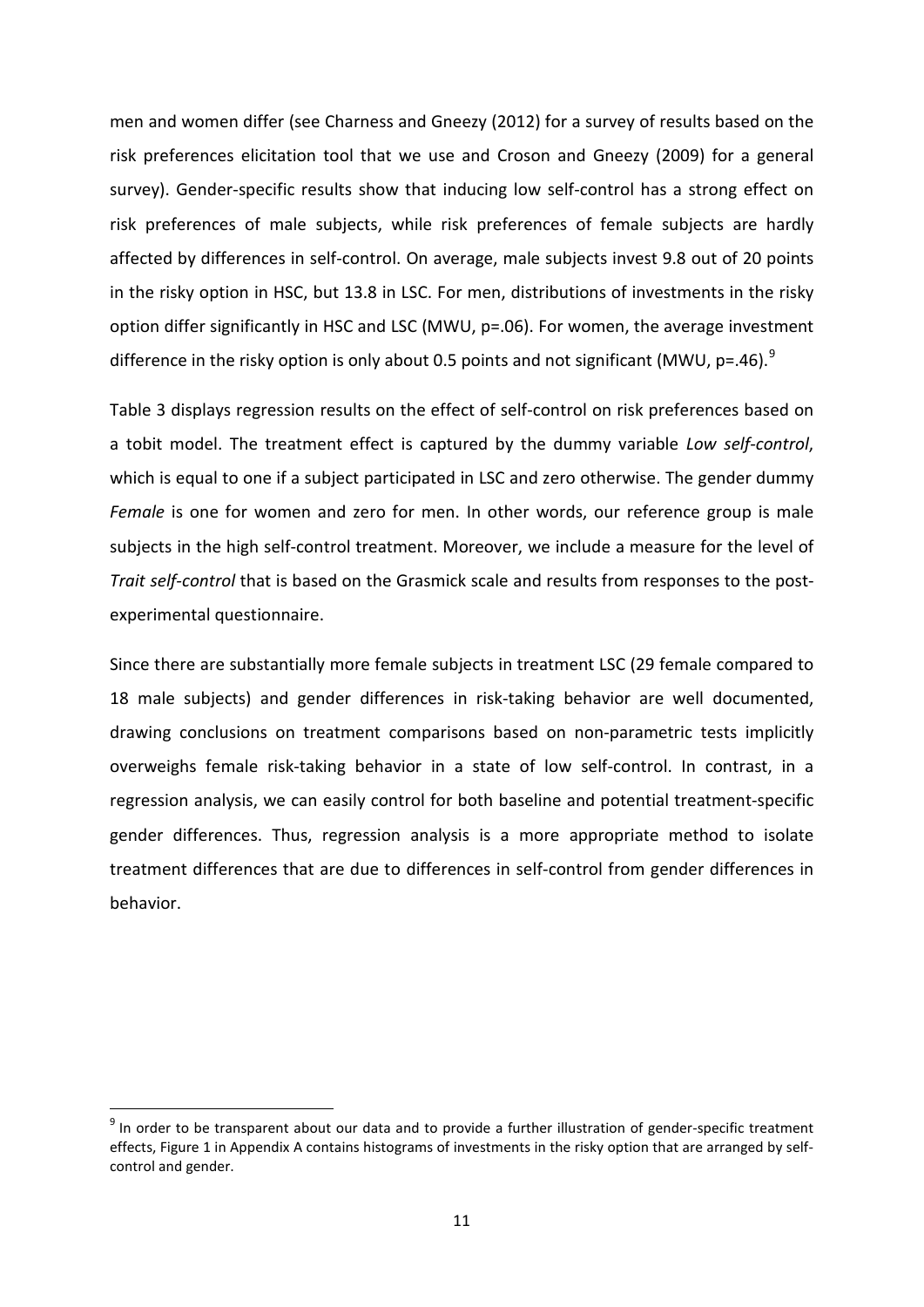|                         | (1)         | (2)       | (3)        |
|-------------------------|-------------|-----------|------------|
| Low self-control        | $2.383*$    | $5.274**$ | $5.251**$  |
|                         | [1.366]     | [2.422]   | [2.420]    |
| Female                  | $-4.060***$ | $-1.532$  | $-1.514$   |
|                         | [1.444]     | [1.993]   | [2.020]    |
| Female*Low self-control |             | $-5.031*$ | $-4.993*$  |
|                         |             | [2.907]   | [2.916]    |
| Trait self-control      |             |           | 0.006      |
|                         |             |           | [0.059]    |
| Constant                | $11.243***$ | 9.931 *** | $9.924***$ |
|                         | [1.366]     | [1.580]   | [1.595]    |
| Observations            | 90          | 90        | 90         |
| Pseudo R-squared        | 0.0196      | 0.0261    | 0.0261     |

*Table 3: The effect of self-control on risk preferences*

*Notes: Coefficient estimates from tobit regressions. The dependent variable is the level of investment in the risky option and in the range [0, 20]. Female and Low self-control are dummy variables, whereas Trait selfcontrol is continuous. Robust standard errors in brackets. \*\*\* p<.01, \*\* p<.05, \* p<.1.*

Column (1) in Table 3 documents a significant treatment effect for the sample as a whole: subjects in LSC invest significantly more in the risky option ( $p<1$ ), i.e., subjects with low selfcontrol behave less risk-averse. Column (2) shows that the overall treatment effect is due to a change in the behavior of male subjects: while low self-control induces men to behave less risk averse (p<.05), women's behavior is nearly unchanged (p=.88 in an F-test for the joint significance of *Low self-control* and the interaction term *Female\*Low self-control*). In Column (3), we add trait self-control as an additional explanatory variable. Trait self-control does not significantly predict risky investments. This is also true if trait self-control is the only explanatory variable in addition to the female dummy variable and if we allow for a genderspecific relation of trait self-control and risky investments (results not displayed). Engel (2012) reports that studies that use the Grasmick scale generally report a lower sensitivity of deviant behavior to changes in self-control than studies relying on other measures of selfcontrol.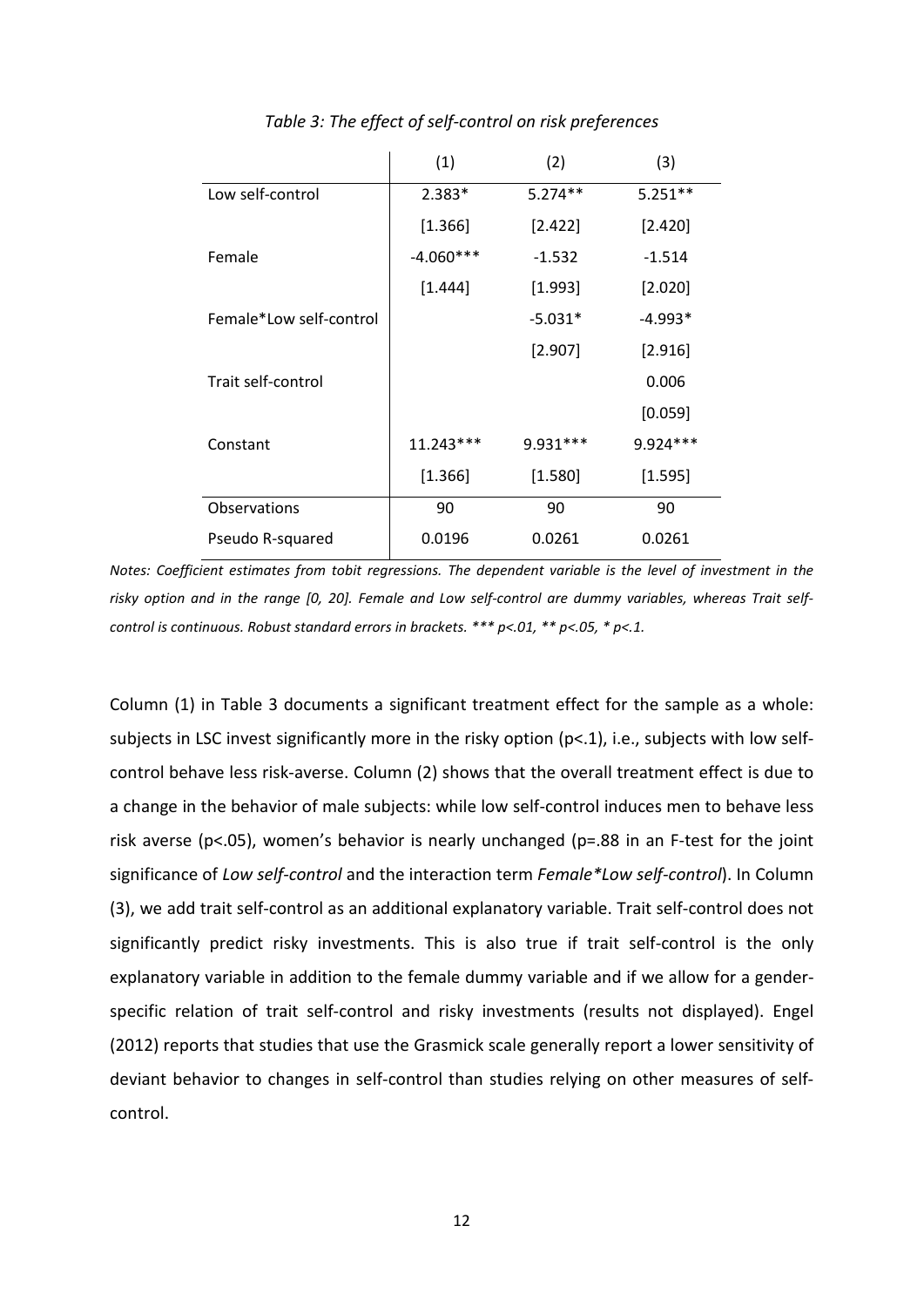We summarize the findings of this section:

#### *Result 1a: Low situational self-control causes significantly less risk-averse behavior.*

#### *Result 1b: Low trait self-control is not a significant predictor of risk preferences.*

Next, we turn to Hypothesis H2 that addresses the effect of self-control on social preferences as measured in the take game.

#### 4.3 No significant effect of self-control on social preferences

Our measure of social preferences is the number of points that subjects take from the endowment of another subject who initially possesses 20 points. Table 4 reports the average amount taken for the full sample and according to gender. In contrast to Hypothesis H2 that is based on the *General Theory of Crime*, we find that on average subjects take 12% (1.6 points) less in treatment LSC than in treatment HSC, i.e., subjects with low self-control tend to behave more prosocial.

Similar to the case of risk preferences, there is some (somewhat weaker) evidence for gender differences in social preferences in our data. Such differences are reported frequently, although the evidence is not as clear-cut for social preferences as it is for risk preferences (see, e.g., the survey of Croson and Gneezy 2009).<sup>[10](#page-13-0)</sup> The gender-specific results illustrate that the overall difference in social preferences arises due to the effect of selfcontrol on social preferences of female subjects. On average, women in LSC take 2 points less than in HSC. The distribution of the taken amount by women, however, is not significantly different for high and low self-control (MWU, p=.19). The average taken amount of men is nearly unchanged across treatments and there is no significant treatment difference (MWU,  $p=.96$ ).<sup>[11](#page-15-0)</sup>

 $10$  In an especially careful study of a dictator game, Eckel and Grossman (2008) conclude that women behave more prosocial than men. However, our take game is in the domain of antisocial as opposed to prosocial behavior and additionally characterized by inefficiency of transfers. Varying the price of giving in a dictator game, Andreoni and Vesterlund (2001) show that men care more about efficient outcomes, which, in our experiment, could decrease potential gender differences in social preferences. With respect to antisocial or deviant behavior, Dreber and Johannesson (2008) and Erat and Gneezy (2012) document that women are more averse to lying.

<span id="page-15-0"></span> $11$  Figure 2 in Appendix A contains histograms of the taken amount that are arranged by self-control and gender.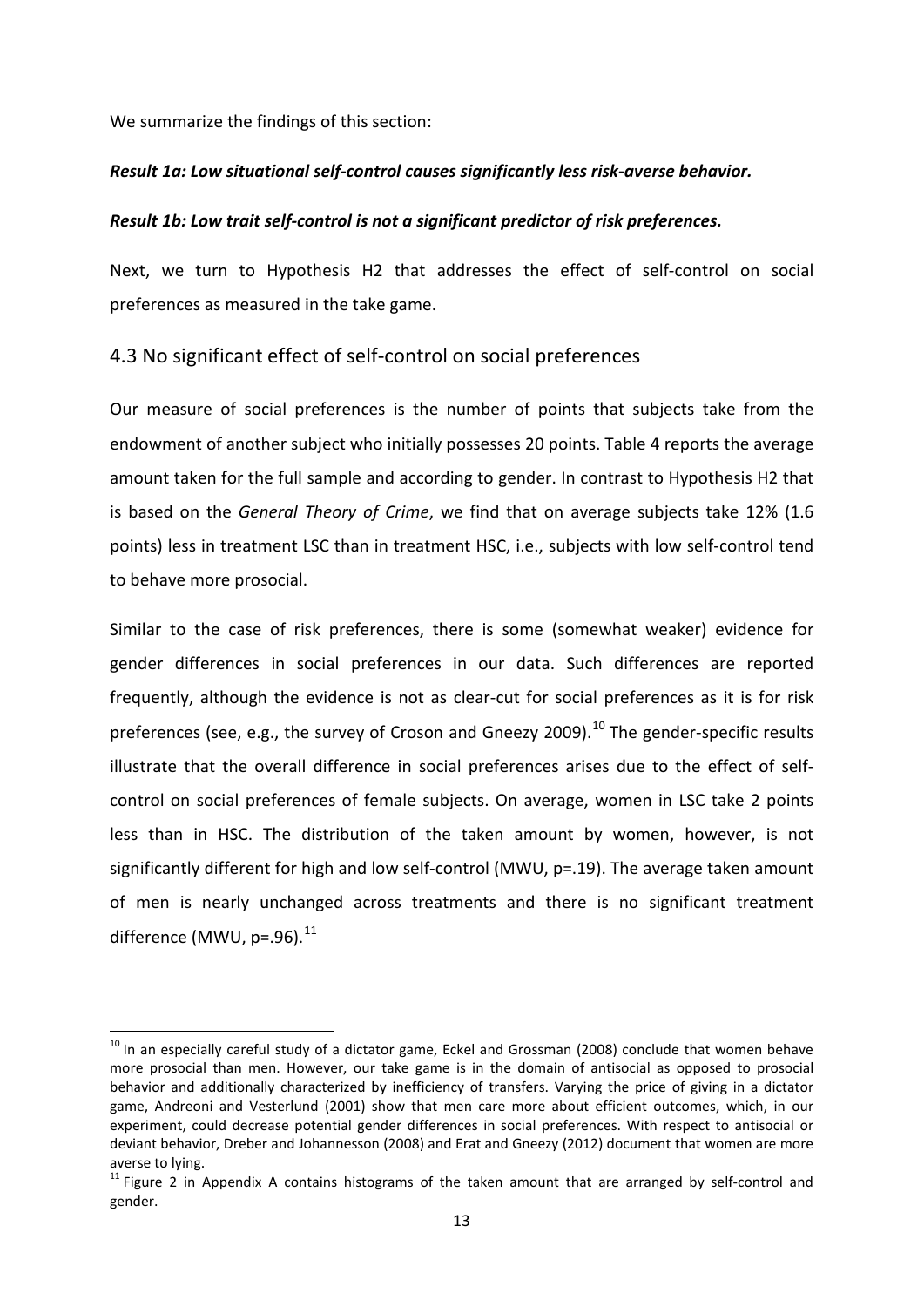|                 | All    | All    | Male   | Male   | Female | Female |
|-----------------|--------|--------|--------|--------|--------|--------|
|                 | in HSC | in LSC | in HSC | in LSC | in HSC | in LSC |
| Mean level (SD) | 13.91  | 12.28  | 14.95  | 14.65  | 12.91  | 10.93  |
|                 |        |        |        |        |        |        |
| of taken amount | (7.02) | (7.12) | (7.3)  | (7.8)  | (6.75) | (6.45) |
|                 |        |        |        |        |        |        |
| N               | 43     | 47     | 21     | 17     | 22     | 30     |
|                 |        |        |        |        |        |        |

*Table 4: Mean level and standard deviation of taken amount (whole sample and gender-specific)*

We next turn to tobit regression results presented in Table 5. Neither situational self-control (column (1)-(3)) nor trait self-control (column (3)) is a significant predictor of social preferences.<sup>[12](#page-15-0)</sup> Despite the 2 points difference in the taken amount across treatments, the female-specific treatment effect is not significant either: a joint F-test on the coefficients of *Low self-control* and *Female\*Low self-control* in column (2) yields p=.21. Both in treatment HSC and LSC, women take less than men. The overall gender difference in social preferences is marginally significant  $(p<.1)$ , see column  $(1)$ .

<span id="page-16-0"></span><sup>&</sup>lt;sup>12</sup> Also when allowing for a gender-specific effect of trait self-control on social preferences, trait self-control does not have predictive power.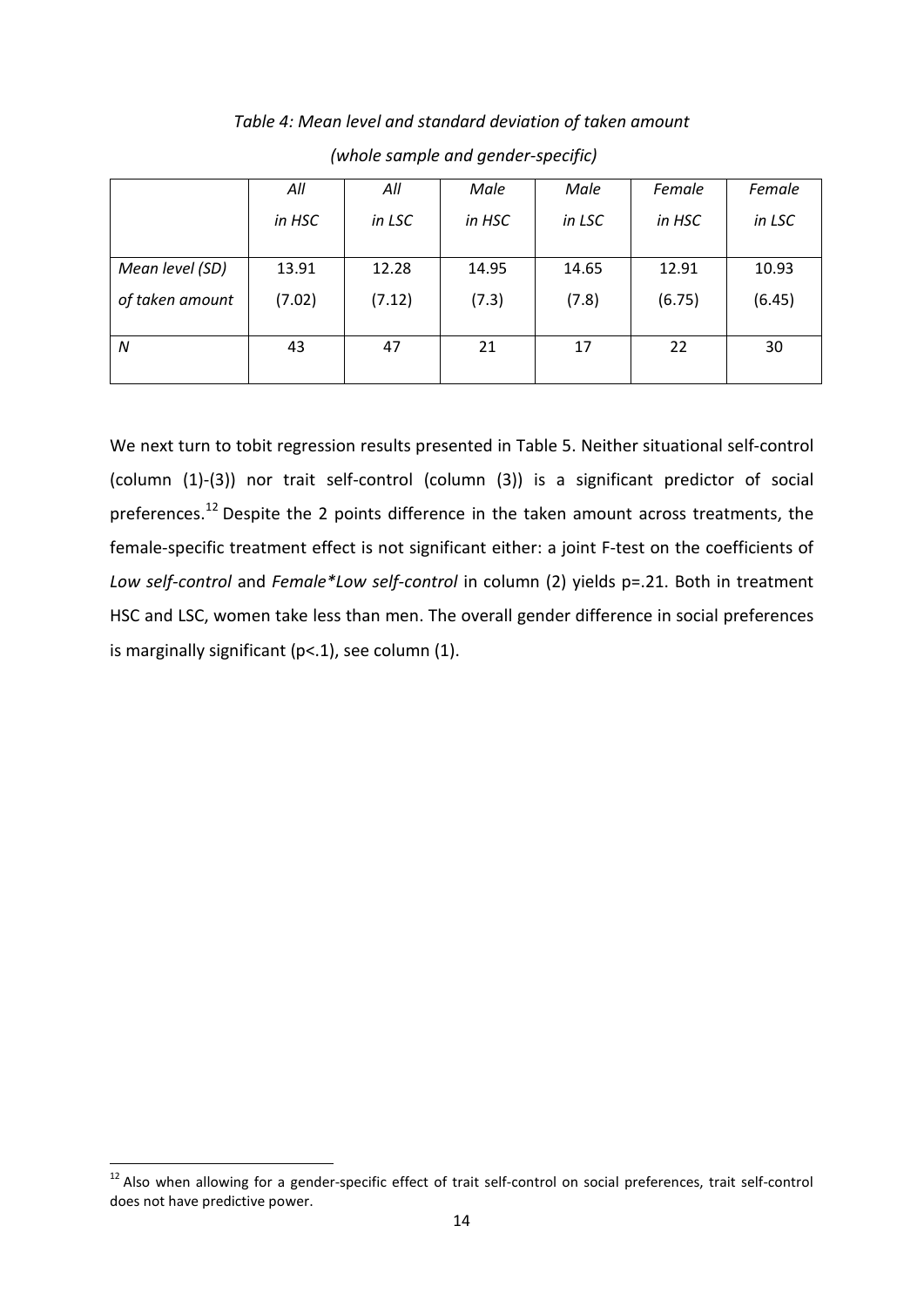|                         | (1)       | (2)         | (3)       |
|-------------------------|-----------|-------------|-----------|
| Low self-control        | $-2.687$  | $-0.534$    | $-0.454$  |
|                         | [2.827]   | [5.209]     | [5.164]   |
| Female                  | $-5.527*$ | $-3.725$    | $-3.586$  |
|                         | [2.964]   | [4.254]     | [4.317]   |
| Female*Low self-control |           | $-3.546$    | $-3.555$  |
|                         |           | [6.107]     | [6.077]   |
| Trait self-control      |           |             | 0.104     |
|                         |           |             | [0.166]   |
| Constant                | 19.999*** | $19.022***$ | 18.819*** |
|                         | [2.796]   | [3.328]     | [3.379]   |
| Observations            | 90        | 90          | 90        |
| Pseudo R-squared        | 0.0122    | 0.0131      | 0.0142    |

*Table 5: The effect of self-control on social preferences*

*Notes: Coefficient estimates from tobit regressions. The dependent variable is the number of points taken from another participant and in the range [0, 20]. Female and Low self-control are dummy variables, whereas Trait self-control is continuous. Robust standard errors in brackets. \*\*\* p<.01, \*\* p<.05, \* p<.1.*

We summarize the findings of this section:

*Result 2a: Low situational self-control does not have a significant impact on social preferences.*

*Result 2b: Low trait self-control is not a significant predictor of social preferences.*

### 5. Related literature and discussion of results

In this section, we first compare our results to those of other studies that also use an egodepletion manipulation and study the effect of self-control on risk-related and prosocial behavior (both defined in a very broad sense). Besides ego-depletion, time pressure and cognitive load are two further mechanisms that have been used to study predictions of dualsystem models. In the dual-system paradigm, low self-control, high time pressure, and high cognitive load are often considered alternative tools to induce more automatic and affectbased decisions as opposed to more deliberative ones (e.g., Lobel and Loewenstein 2005).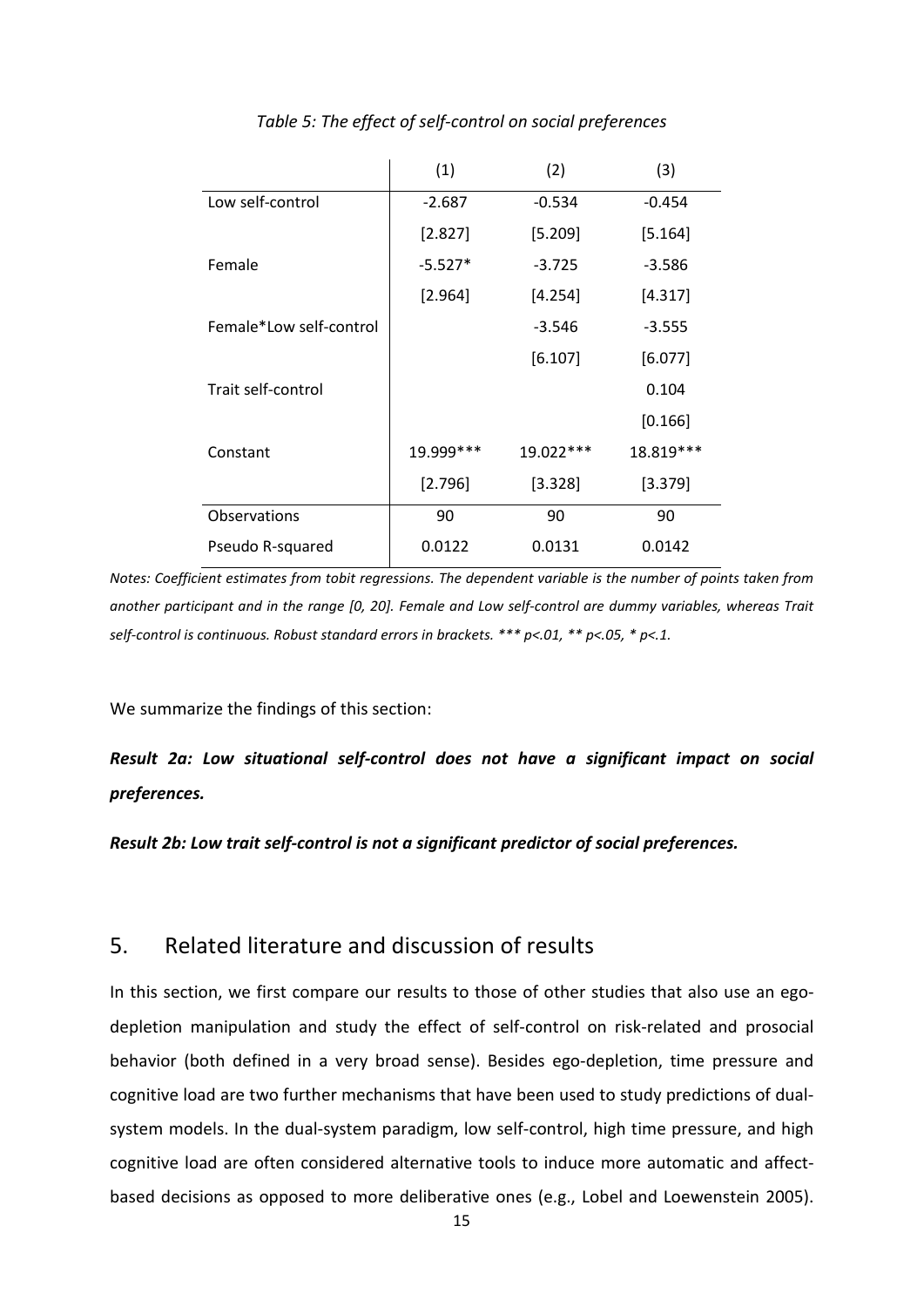Therefore, we proceed by briefly discussing the literature on the effects of time pressure or cognitive load on risk preferences and social preferences.

Using an ego-depletion manipulation, Freeman and Muraven (2010) find that subjects with low self-control are less "risk"-averse. However, choices in their first experiment were not incentivized and subjects in both experiments decided under ambiguity instead of risk (i.e., without knowing the probabilities of the different states of the world). Unger and Stahlberg (2011) report that depleted subjects with low self-control make more risk-averse decisions. In their strongly framed investment experiment, subjects were asked to imagine that they were a manager making a decision on behalf of their firm. Consequently, subjects' decisions do not necessarily reflect only their own risk preferences.<sup>[13](#page-16-0)</sup> In contrast, our experiment is the first to use a standard tool applied by many economists for measuring risk preferences (the one introduced by Gneezy and Potters 1997) and documents that depleted subjects with low self-control behave less risk-averse.

A few papers use an ego-depletion manipulation to investigate the effect of low self-control on prosocial behavior, while our focus is on antisocial behavior. In an ultimatum game, Achtziger et al. (2012) find that depleted proposers make slightly lower offers than non-depleted proposers.<sup>[14](#page-18-0)</sup> Acceptance rates of depleted and non-depleted responders are not significantly different. It is difficult to compare our setting to that of Achtziger et al. (2012) because we have no similar strategic, interactive, or repeated game element. If anything, one could argue that our finding that social preferences are not significantly affected by selfcontrol has a similar spirit as responder behavior in Achtziger et al. (2012). Even more loosely related to our study, Xu et al. (2012) show that, in a dictator game, depleted subjects give away less money than non-depleted subjects to apologize for previously imposing negative externalities (loud noise) on other participants. DeWall et al. (2008) report data about the effects of low self-control on helping and find that depleted subjects are less willing to help. Gino et al. (2011) consider the link between ego-depletion and cheating the experimenter in a problem-solving task and document that more depleted subjects

<sup>&</sup>lt;sup>13</sup> For example, Pahlke et al. (2012) provide evidence that individuals behave more risk averse in the gain domain if others are affected by their decision as well.<br><sup>14</sup> Depleted proposers offer 2.68 Euro out of a total of 7 Euro to responders, whereas non-depleted proposers

<span id="page-18-1"></span><span id="page-18-0"></span>offer 2.84 Euro. Due to the large number of observations in their repeated game, this small difference is statistically significant.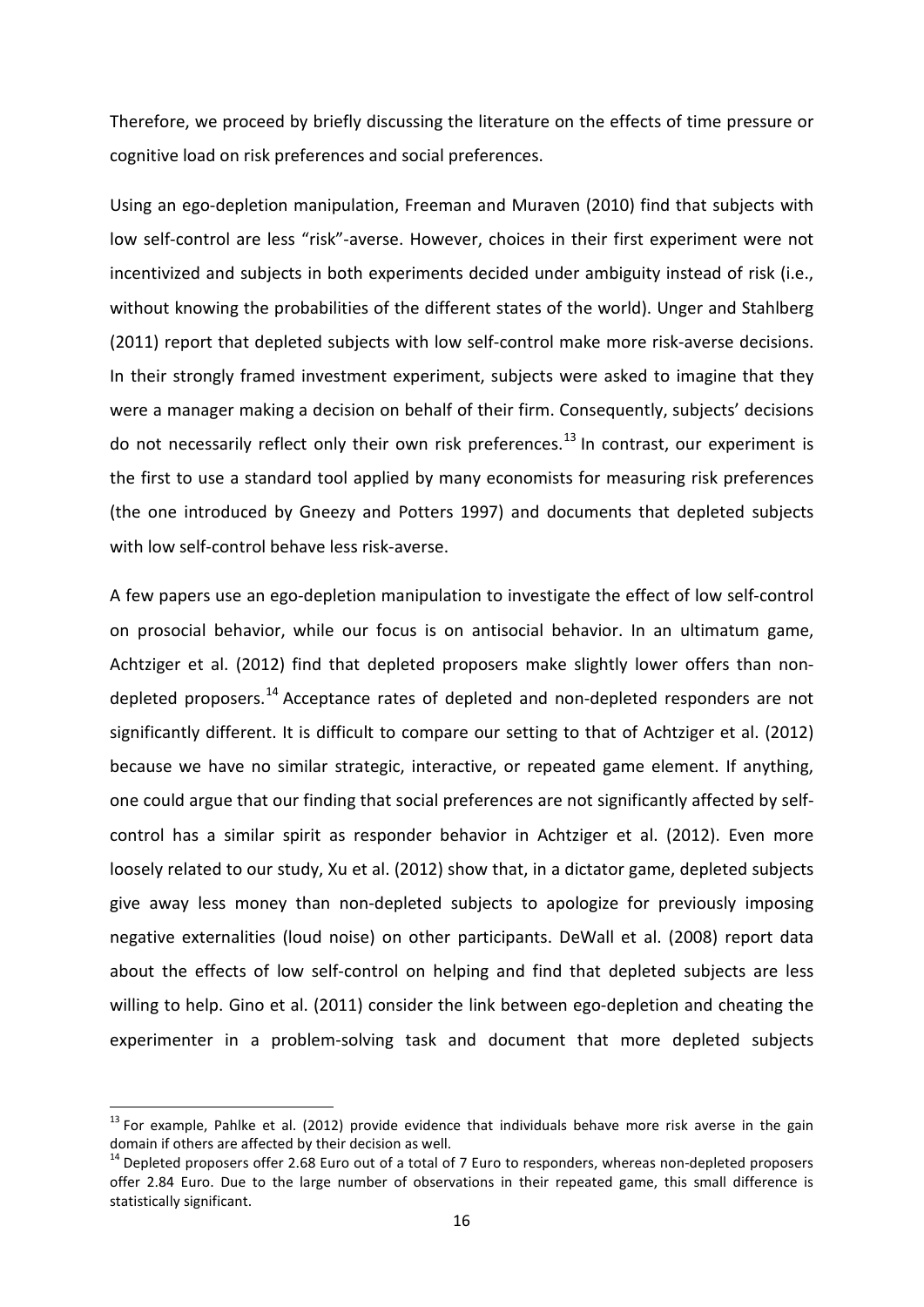overstate their performance. In contrast to our take game, cheating has no efficiency implications and does not impose harm on another participant of the experiment.

We now turn to studies that use time pressure instead of ego-depletion to induce decisions steered by the affective system (based on the assumption that deliberative processes are more time-consuming than affective ones). Sutter et al. (2003) and Cappalletti et al. (2011) study ultimatum games and find that responders under time pressure are more likely to reject. These results suggest that, fairness considerations have a greater weight relative to monetary considerations under the affective system rather than the deliberative system. Additionally, Cappalletti et al. (2011) find that proposers offer more under time pressure. Proposer behavior is less straightforward to interpret, since proposers may also reason strategically.

Cognitive load is still another manipulation which consumes self-control resources. In contrast to ego-depletion which exhausts self-control resources *before* the decision of interest, cognitive load occupies self-control resources *during* the decision of interest. Schulz et al. (forthcoming), Hauge et al. (2009), and Cornelissen et al. (2011) use dictator games to study the effect of cognitive load on prosocial behavior. Hauge et al. (2009) and Cornelissen et al. (2011) do not find a significant treatment effect of cognitive load on prosocial behavior<sup>15</sup>, while in Schulz et al. (forthcoming) subjects with higher cognitive load behave more prosocial. In the domain of risky choices, Benjamin et al. (2012) report results of an experiment in which higher cognitive load induces more risk-averse behavior.

In sum, studies on the effect of low self-control (induced by ego-depletion, time pressure, or cognitive load) on risk preferences are scarce. In contrast, somewhat more evidence is available on the relation between self-control and prosocial behavior. However, these studies differ widely in which facet of prosocial behavior they measure and in how they manipulate self-control, which makes it somewhat hazardous to compare their results. Still it is fair to say that, so far, evidence on the effect of self-control on social preferences is inconclusive. Our study adds evidence on the absence of a significant effect of self-control on *antisocial* behavior.

<sup>&</sup>lt;sup>15</sup> In their study of the ultimatum game, Cappalletti et al. (2011) also consider a cognitive load manipulation and do not find a significant treatment effect.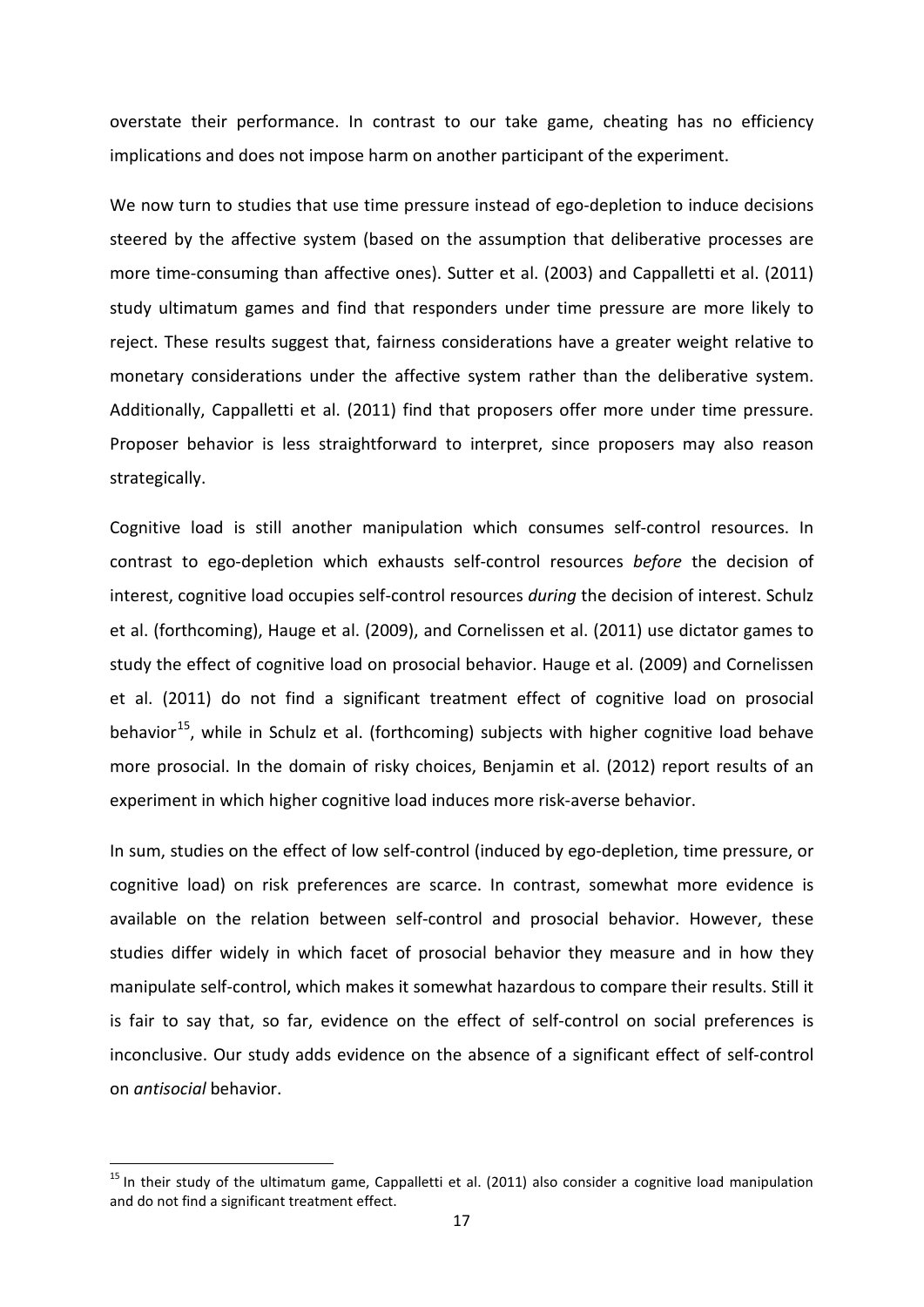# 6. Conclusion

Perpetrators are popularly considered to be impulsive with little ability to resist temptations posed by criminal opportunities. The influential *General Theory of Crime* proposes that low self-control ability is the most important cause of crime. It argues that individuals with low self-control behave in a less risk-averse and more antisocial manner. Our study exogenously manipulates the level of self-control in a laboratory experiment to explore the causal effect of self-control on risk and social preferences. We do not find a significant effect of selfcontrol on social preferences. As hypothesized in the *General Theory of Crime*, we find that subjects with low self-control resources are less risk-averse. It is noteworthy that this result contrasts with the dual-system model of Fudenberg and Levine (2006) that suggests that lower self-control induces more risk-averse behavior. Furthermore, the result that lower self-control causes less risk-averse behavior provides an example for endogenous risk preferences.

In sum, our results support the proposition of the *General Theory of Crime* that low selfcontrol is a facilitator of criminal behavior. Taking the gender-specificity of effects into account, our results imply that it is mainly men with low self-control who are more likely to engage in crime.

#### **Acknowledgements**

Financial support from SFB-TR 15 is gratefully acknowledged. We thank Majied Ammar Mahran and Geraldine Reichard for excellent assistance in programming and implementing the experiment. We are grateful for the helpful comments by Laszlo Goerke, Matthias Wibral, Jana Willrodt, and participants in research seminars at the University of Düsseldorf and the University of Trier.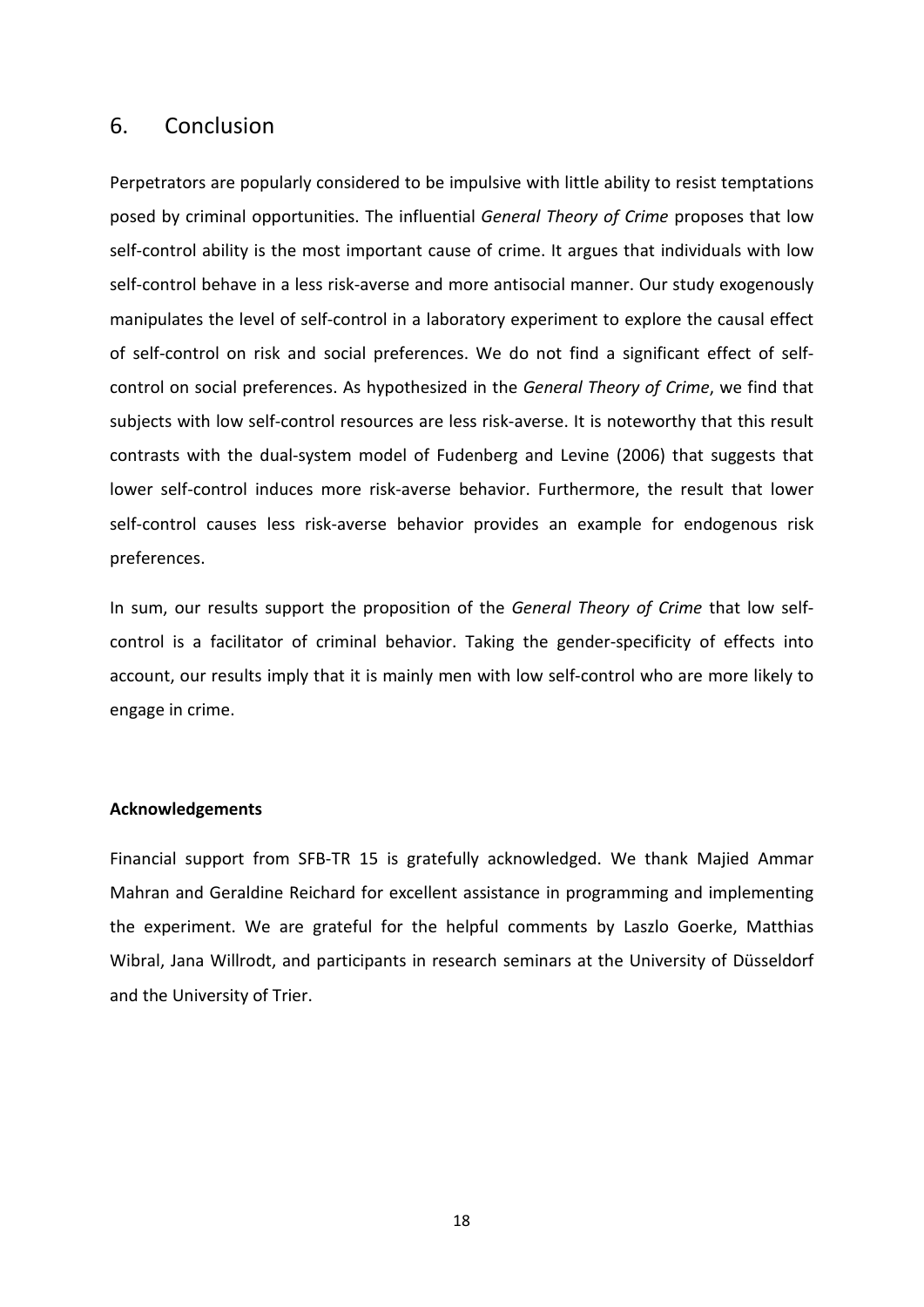#### **References**

Achtziger, A., Alos-Ferrer, C., and A.K. Wagner, 2012. Social preferences and self-control. Mimeo.

Anderson, D.A., 1999. The aggregate burden of crime. Journal of Law and Economics 42, 611-642.

Andreoni, J. and L. Vesterlund, 2001. Which is the fair sex? Gender differences in altruism. Quarterly Journal of Economics 116, 293-312.

Baumeister, R.F., Bratslavsky, E., Muraven, M., and D.M. Tice, 1998. Ego Depletion: Is the active self a limited resource? Journal of Personality and Social Psychology 74, 1252-1265.

Becker, G. S., 1968. Crime and punishment: an economic approach. Journal of Political Economy 76, 169-217.

Benjamin, D.J., Brown, S.A., and J.M. Shapiro, 2012. Who is `behavioral'? Cognitive ability and anomalous preferences. Journal of the European Economic Association 11, 1231-1255.

Birkeland, S., Cappelen, A.W., Sorensen, E., and B. Tungodden, forthcoming. [An experimental](http://dx.doi.org/10.1007/s10683-013-9380-x)  [study of prosocial motivation among criminals.](http://dx.doi.org/10.1007/s10683-013-9380-x) Experimental Economics*.*

Cappalletti, D., Güth, W., and M. Ploner, 2011. Being of two minds: Ultimatum offers under cognitive constraints. Journal of Economic Psychology 32, 940-950.

Charness, G. and U. Gneezy, 2012. Strong evidence for gender differences in risk taking. Journal of Economic Behavior & Organization 83, 50–58.

Chintrakarn, P. and D. Herzer, 2012. More inequality, more crime? A panel cointegration analysis for the United States. Economics Letters 116, 389–391.

Chmura, T., Engel, C., and M. Englerth, 2013. Selfishness as a potential cause of crime - a prison experiment. Preprints of the Max Planck Institute for Research on Collective Goods Bonn 2013/5.

Conte, A., Levati, M.V., and C. Nardi, 2013. The role of emotions on risk preferences: An experimental analysis. Jena Economic Research Paper 2013-046.

Cornelissen, G., Dewitte, S., and L. Warlop, 2011. Are social value orientations expressed automatically? Decision making in the Dictator Game. Personality and Social Psychology Bulletin 37, 1080-1090.

Croson, R. and U. Gneezy, 2009. Gender differences in preferences. Journal of Economic Literature 47, 1-27.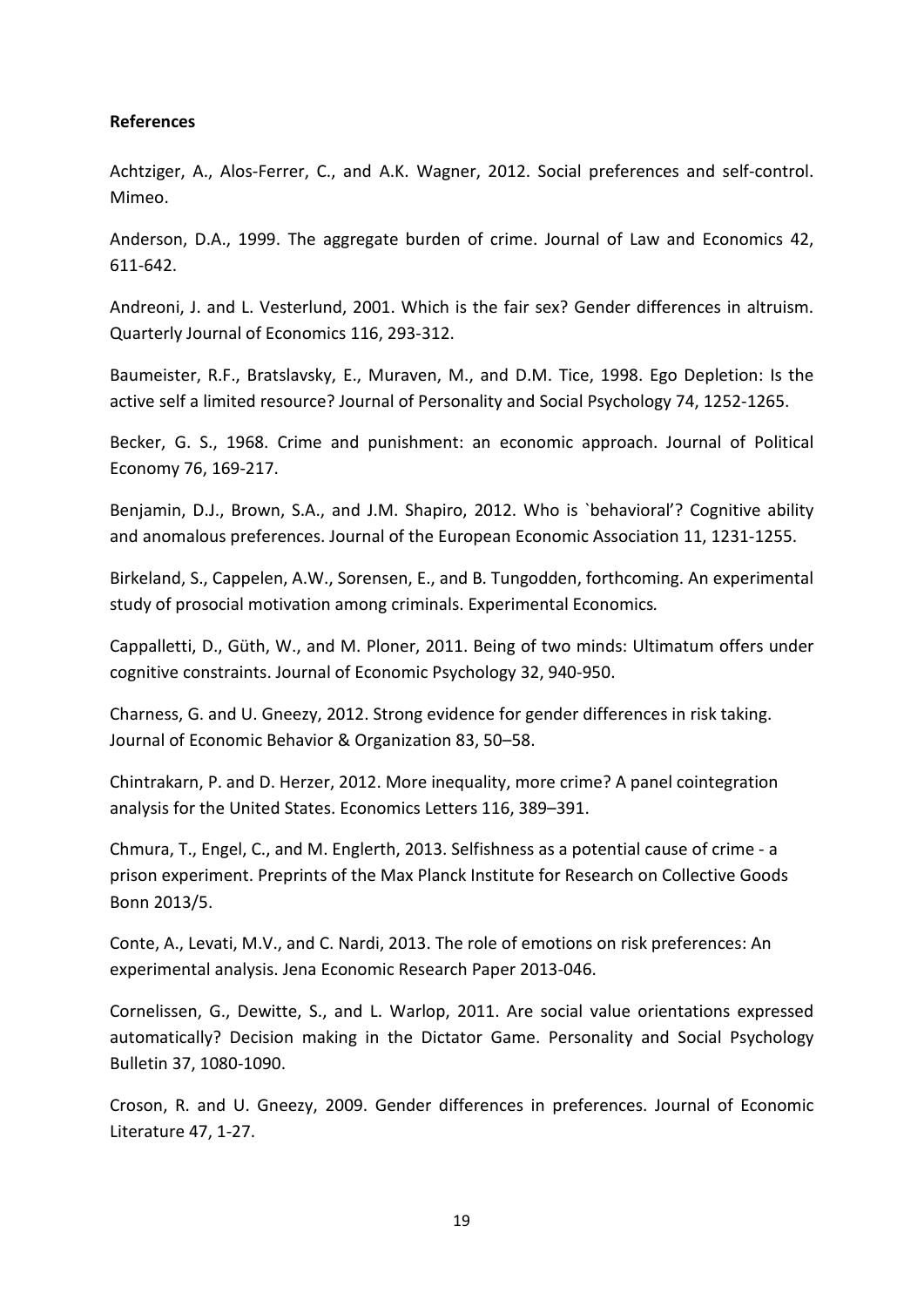DeBono, A., Shmueli, D., and M. Muraven, 2011. Rude and inappropriate: The role of selfcontrol in following social norms. Personality and Social Psychology Bulletin 37, 136-146.

DeHaan, W. and J. Vos, 2003. A crying shame: The over-rationalized conception of man in the rational choice perspective. Theoretical Criminology 7, 29-54.

DeWall, N.C., Baumeister, R.F., Gailliot, M.T., and J.K. Maner, 2008. Depletion makes the heart grow less helpful: Helping as a function of self-regulatory energy and genetic relatedness. Personality and Social Psychology Bulletin 34, 1653-1662.

Dreber, A. and M. Johannesson, 2008. Gender differences in deception. Economics Letters 99, 197-199.

Eckel, C.C. and P.J. Grossman, 2008. Differences in the economic decisions of men and women: Experimental evidence. In: Plott, C., and V. Smith (Eds.). Handbook of Experimental Economics Results, 509-519.

Engel, C., 2012. Low self-control as a source of crime. Preprints of the MPI for Research on Collective Goods 2012/4.

Erat, S. and U. Gneezy, 2012. White lies. Management Science 58, 723-733.

Evans, J., 2008. Dual-processing accounts of reasoning, judgment, and social cognition. Annual Review of Psychology 59, 255-278.

Fajnzylber, P., Lederman, D., and N. Loayza, 2002. What causes violent crime? European Economic Review 46, 1323-1357.

Falk, A. and U. Fischbacher, 2002. "Crime" in the lab - detecting social interaction. European Economic Review 46, 859-869.

Fehr, E. and K. Hoff, 2011. Introduction: tastes, castes and culture: the influence of society on preferences. Economic Journal 121, F396–F412.

Fischbacher, U., 2007. z-Tree: Zurich toolbox for ready-made economic experiments. Experimental Economics 10, 171-178.

Fleisher, B.M., 1966. The effect of income on delinquency. American Economic Review 56, 118-137.

Freeman, N. and M. Muraven, 2010. Self-control depletion leads to increased risk taking. Social Psychology and Personality Science 1, 175-181.

Fudenberg, D. and D.K. Levine, 2006. A dual-self model of impulse control. American Economic Review 96, 1449–1476.

Fudenberg, D. and D.K. Levine, 2011. Risk, delay, and convex self-control costs. American Economic Journal: Microeconomics 3, 34–68.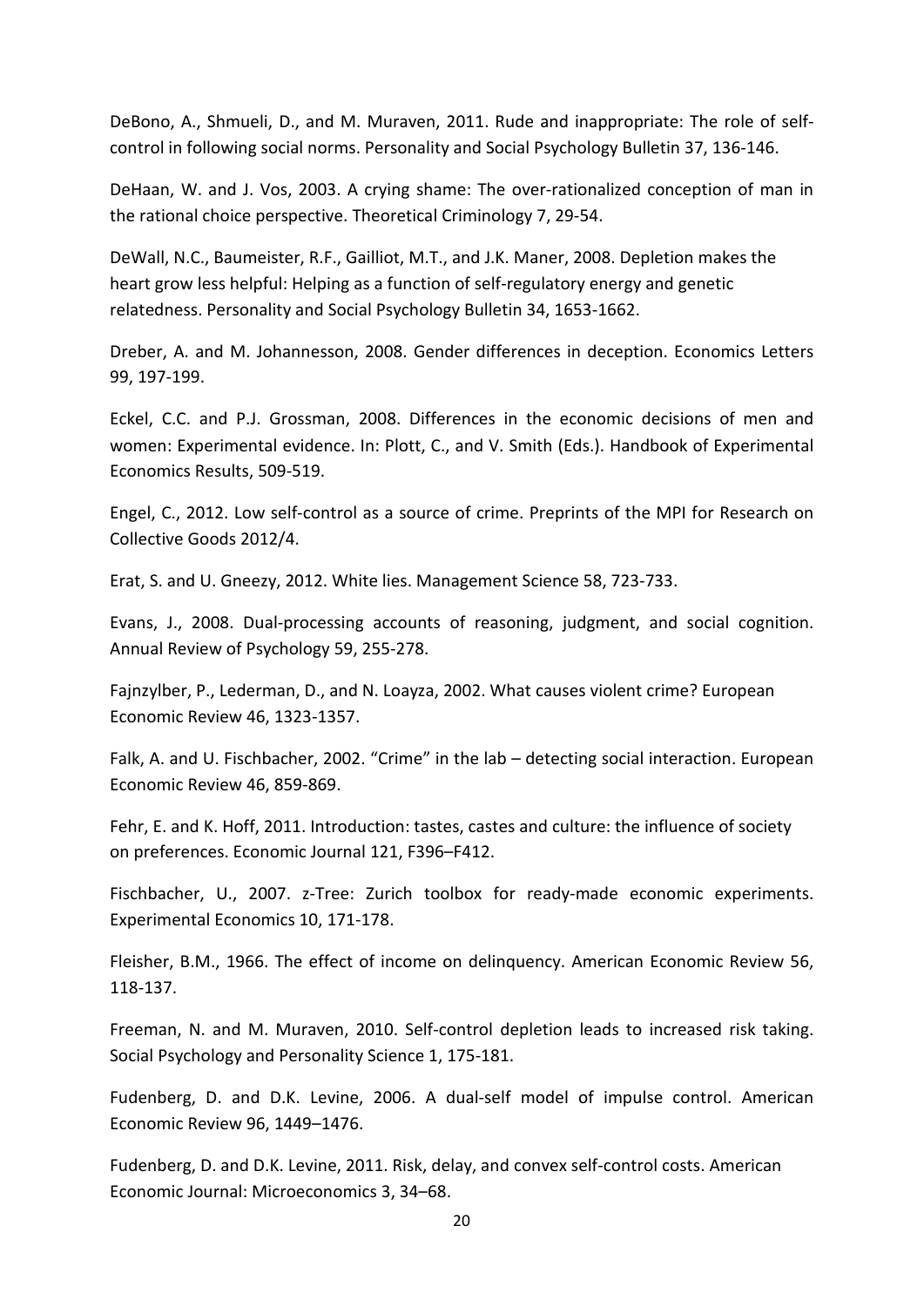Fudenberg, D. and D.K. Levine, 2012. Timing and self-control. Econometrica 80, 1–42.

Gino, F., Schweitzer, M.E., Mead, N.L., and D. Ariely, 2011. Unable to resist temptation: How self-control depletion promotes unethical behavior. Organizational Behavior and Human Decision Processes 115, 191-203.

Gneezy, U. and J. Potters, 1997. An experiment on risk-taking and evaluation periods. Quarterly Journal of Economics 112, 631-645.

Gottfredson, M.R. and T. Hirschi, 1990. A general theory of crime. Stanford, CA: Stanford University Press.

Guisi, L., Sapienza, P., and L. Zingales, 2013. Time varying risk aversion. NBER WP 19284.

Grasmick, H.G., Tittle, C.R., Bursik, R.J., and B.J. Arneklev, 1993. Testing the core empirical implications of the general theory of crime. Journal of Research in Crime and Delinquency 30, 5-29.

Greiner, B., 2003. An online recruitment system for economic experiments. In: Kremer, K., and V. Macho Eds., Forschung und wissenschaftliches Rechnen, GWDG Bericht 63, Göttingen: Ges. für Wiss. Datenverarbeitung, 79-93.

Hagger, M. S., Wood, C., Nikos, C. S., and L.D. Chatzisarantis, 2010. Ego depletion and the strength model of self-control: A meta-analysis. Psychological Bulletin 136, 495–525.

Haidt, J., 2001. The emotional dog and its rational tail: A social intuitionist approach to moral judgment. Psychological Review 108, 814-834.

Harbaugh, W.T., Mocan, N., and M.S. Visser, 2013. Theft and deterrence. Journal of Labor Research 34, 389-407.

Hauge, K., Brekke, K.A., Johansson, L.O., Stenmann-Johansson, O., and H. Svedsäter, 2009: Are social preferences skin deep? Dictators under cognitive load. Working Paper in Economics 371, University of Gothenburg.

Jacob, B., Lefgren, L., and E. Moretti, 2007. The dynamics of criminal behavior: evidence from weather shocks. Journal of Human Resources 42, 489-527.

Kahneman, D., 2003. A perspective on judgment and choice: Mapping bounded rationality. American Psychologist 58, 697–720.

Kahneman, D., 2011. Thinking, fast and slow. Macmillan.

Khadjavi, M., 2014. On the interaction of deterrence and emotions. Mimeo.

Lobel, J. and G. Loewenstein, 2005. Emote control: The substitution of symbol for substance in foreign policy and international law. Chicago Kent Law Review 80, 101-147.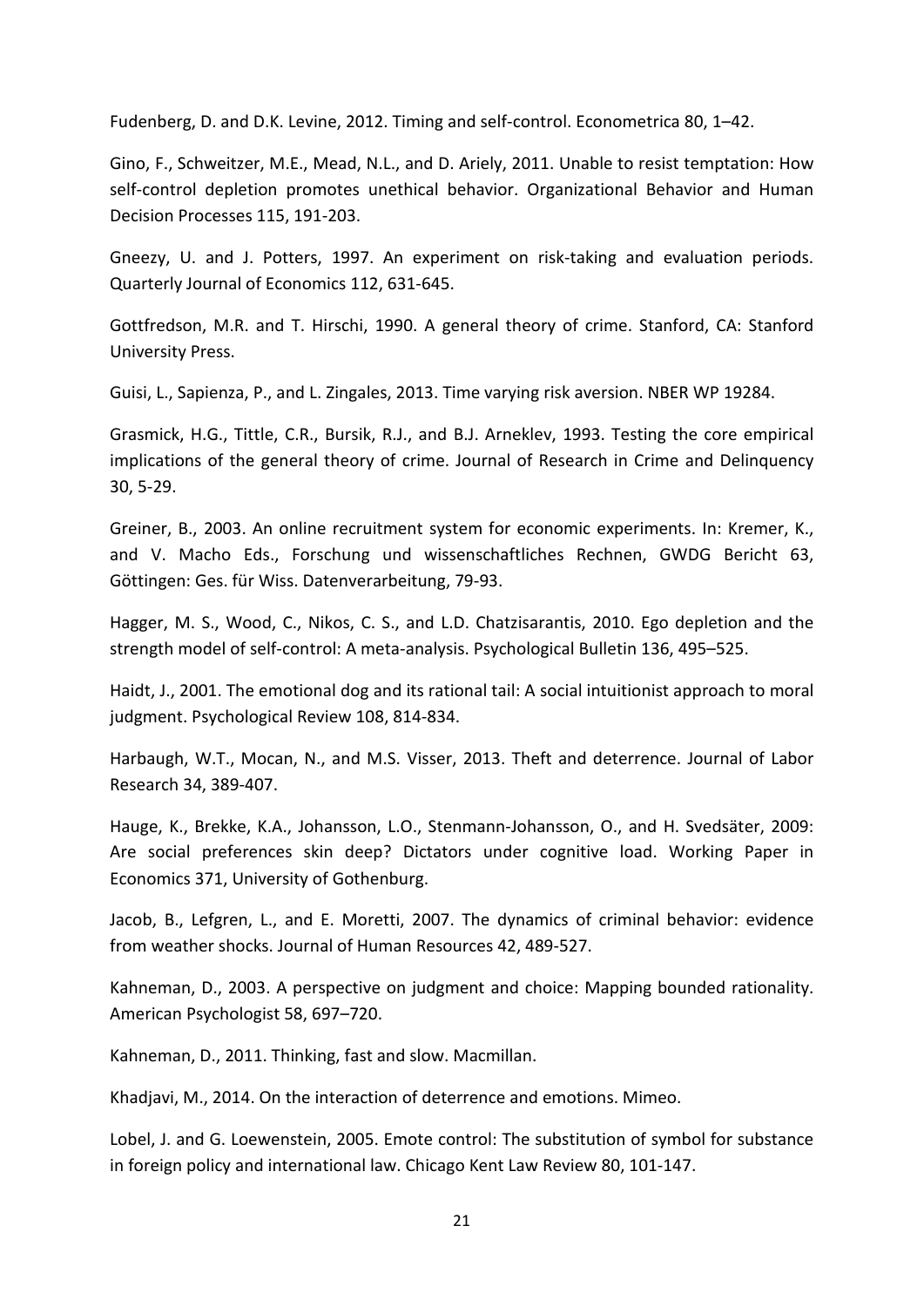Moore, D.A. and G. Loewenstein, 2004. Self-interest, automaticity, and the psychology of conflict of interest. Social Justice Research 17, 189-202.

Muraven, M. (forthcoming). Ego-depletion: Theory and evidence. In R. M. Ryan (Ed.), Oxford handbook of motivation. Oxford: Oxford University Press

Muraven, M. and R.F. Baumeister, 2000. Self-regulation and depletion of limited resources: Does self-control resemble a muscle? Psychological Bulletin 126, 247-259.

Muraven, M., Pogarsky, G., and D. Shmueli, 2006. Self-control depletion and the general theory of crime. Journal of Quantitative Criminology 22, 263-277.

Muraven, M. and E. Slessareva, 2003. Mechanisms of self-control failure: Motivation and limited resources. Personality and Social Psychology Bulletin 29, 894-906.

Nguyen, Y. and C.N. Noussair, 2013. Risk aversion and emotions. CentER Discussion Paper 2013-041, Tilburg: Economics.

Pahlke, J., Strasser, S., and F.M. Vieider, 2012. Risk-taking for others under accountability. Economics Letters 114, 102–105.

Pratt, T.C. and F.T. Cullen, 2000. The empirical status of Gottfredson and Hirschi's General Theory of Crime: A meta-analysis. Criminology 38, 931-964.

Priks, M., 2010. Does frustration lead to unruly behavior? Evidence from the Swedish hooligan scene. Kyklos 63, 450-460.

Rachlin, H., 2002. Altruism and selfishness. The Behavioral and Brain Sciences 25, 239-250.

Rustichini, A., 2008. Dual or unitary system? Two alternative models of decision-making. Cognitive, Affective, and Behavioral Neuroscience 8, 355-362.

Schildberg-Hörisch, H. and C. Strassmair, 2012. An experimental test of the deterrence hypothesis. Journal of Law, Economics, and Organization 28, 447-459.

Schulz, J., Fischbacher, U., Thoeni, C., and V. Utikal, forthcoming. Affect and fairness: Dictator games under cognitive load. Journal of Economic Psychology.

Sutter, M., Kocher, M., and S. Strauss, 2003. Bargaining under time pressure in an experimental ultimatum game. Economics Letters 81, 341-347.

Unger, A. and D. Stahlberg, 2011. Ego-depletion and risk behavior: Too exhausted to take a risk. Social Psychology 42, 28-38.

Wikström, P.O.H. and K. Treiber, 2007. The role of self-control in crime causation: Beyond Gottfredson and Hirschi's General Theory of Crime. European Journal of Criminology 4, 237- 264.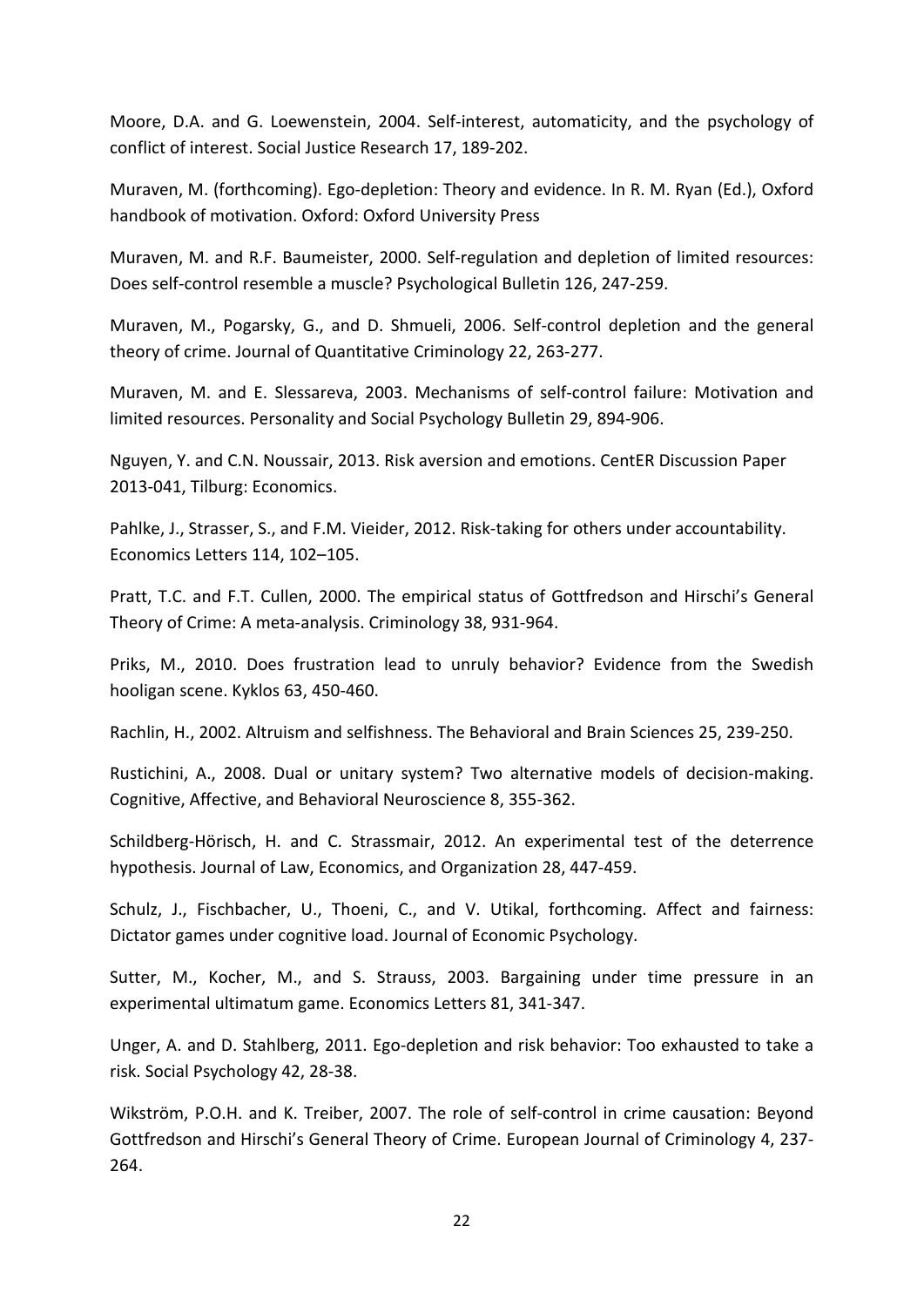Xu, H., Bègue, L., and B.J. Bushman, 2012. Too fatigued to care: Ego depletion, guilt, and prosocial behavior. Journal of Experimental Social Psychology 48, 1183-1186.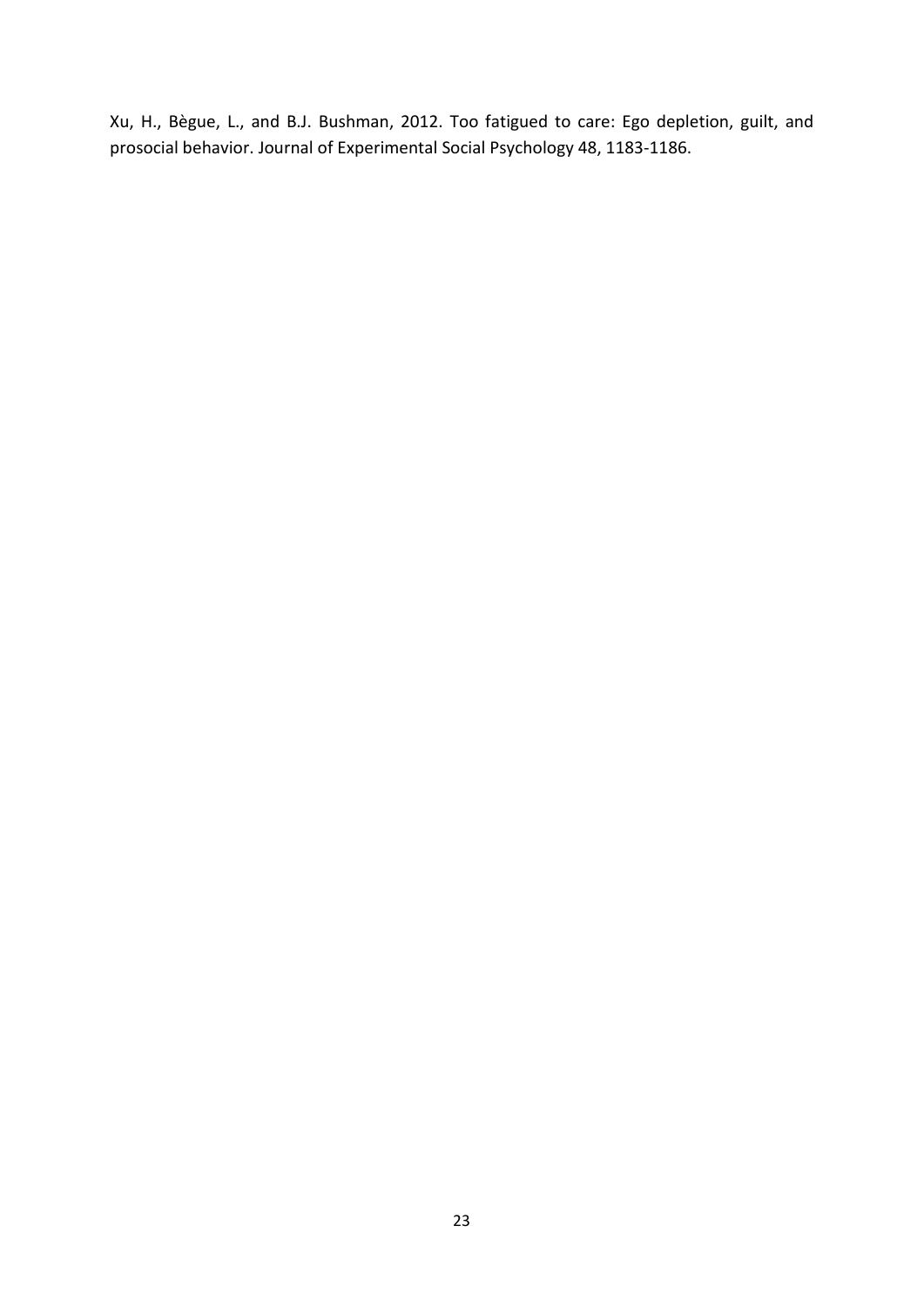#### **Appendix A: Histograms**

In order to further document the gender-specific treatment effect, Figure 1 depicts the histograms for investments in the risky option in HSC and LSC for male and female subjects. It shows that the share of men who invest the maximum amount in the risky option (i.e., who behave in a risk-neutral or risk-seeking manner) increases substantially from about 15% in HSC to more than 40% in LSC. Figure 1 also illustrates the absence of a treatment effect regarding the behavior of female subjects.

*Figure 1: Histograms of investment in risky option arranged by self-control and gender*









(b1) Female subjects in HSC (N=22)



Figure 2 presents gender-specific histograms of the taken amount in treatments HSC and LSC. They illustrate that social preferences of men are not affected by self-control, while women with high self-control tend to behave more antisocial. For example, close to 40% of women take the maximum amount of 20 points in HSC, while less than 15% do in LSC.

<sup>(</sup>a2) Male subjects in LSC (N=18)

<sup>(</sup>b2) Female subjects in LSC (N=29)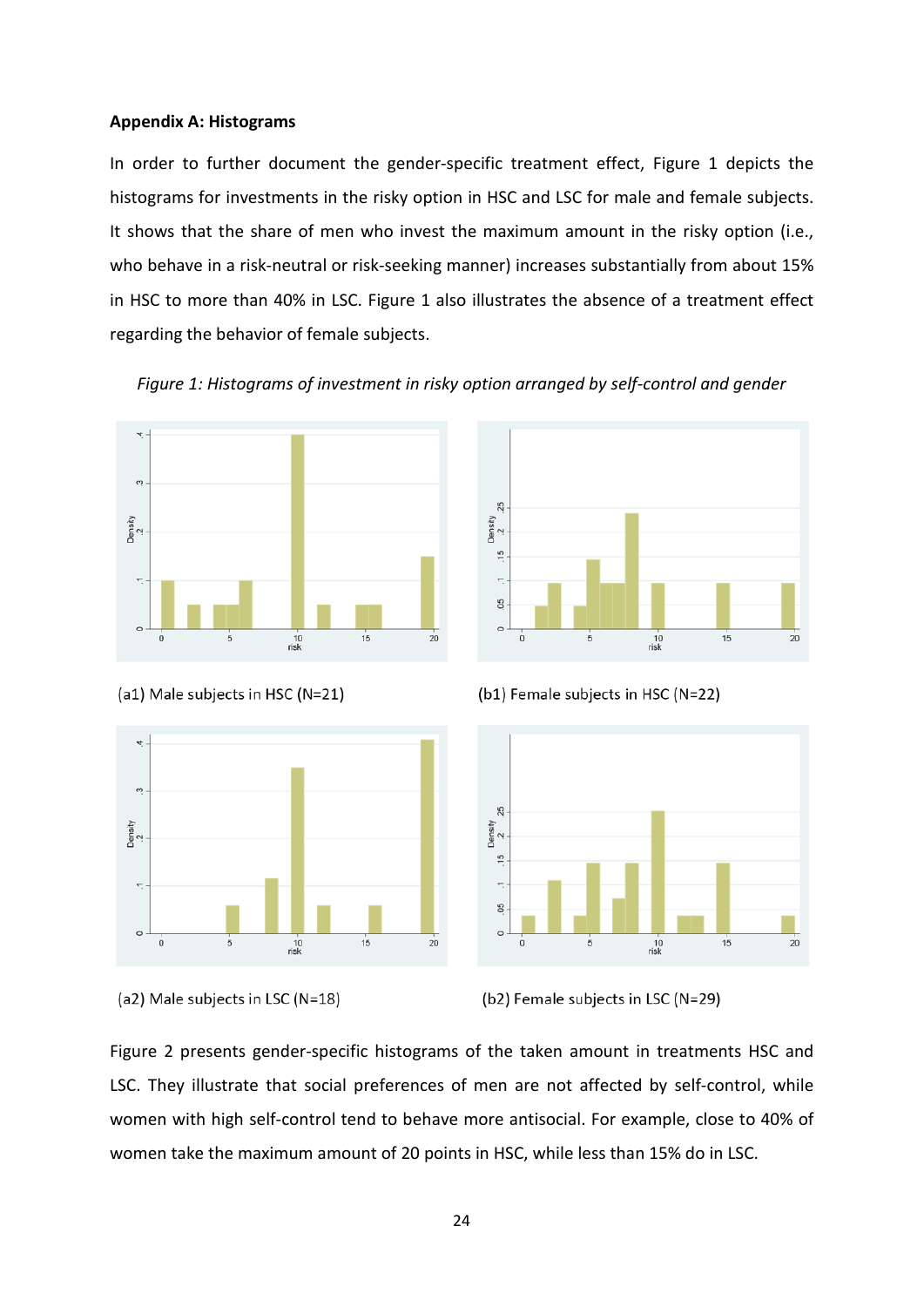

# *Figure 2: Histograms of taken amount arranged by self-control and gender*





(a2) Male subjects in LSC (N=17)



(b1) Female subjects in HSC (N=22)



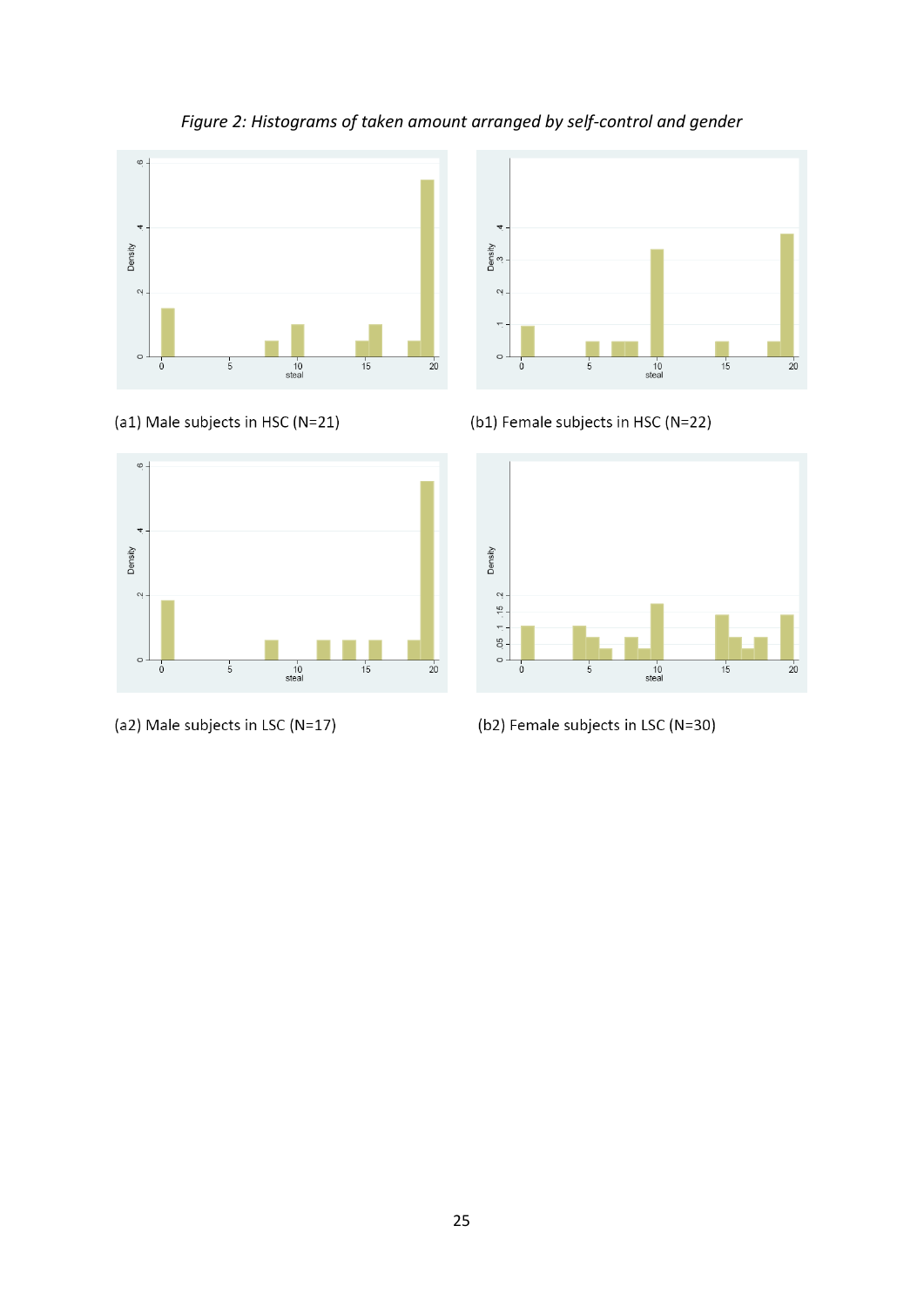# **Appendix B: Translated version of the instructions for the LSC [HSC] treatment for risky investment first**

#### *General explanations*

Welcome to this economic experiment.

In the following, we explain how you can earn money from your decisions in this experiment. Please read the instructions carefully. If you have any questions, please raise your hand and we will come to your seat.

During the whole experiment it is not allowed to talk to the other participants, to use cell phones, or to launch any programs on the computer. Disregarding any of these rules will lead to your exclusion from the experiment and from all payments.

During the experiment, your gains and losses are counted in points instead of in Euro. Your total income will be calculated in points first. At the end of the experiment, your total points will be converted into Euro: 1 point=25 Cents. At the end of the experiment, you will receive the income that results from your decision in cash.

In the following paragraphs we will describe the exact experimental procedure.

#### *The experiment*

First, we will describe your decision situation in general terms, using the variables X and Y that are explained below. We will assign numerical values to the variables X and Y during the course of the experiment and show them to you on the screen.

In this experiment, you will make a decision which influences only your payoff. You receive an endowment of X points and decide how many of these X points to invest in a risky asset. Your income in this experiment is determined by your investment level as follows:

If you invest 0 points, you will receive your endowment amounting to X points as income.

If you invest more than 0 points, you will receive:

• with 50% probability, your endowment plus Y times your investment level, that is, your income is *X+Y \* Your investment*. Y is greater than 1.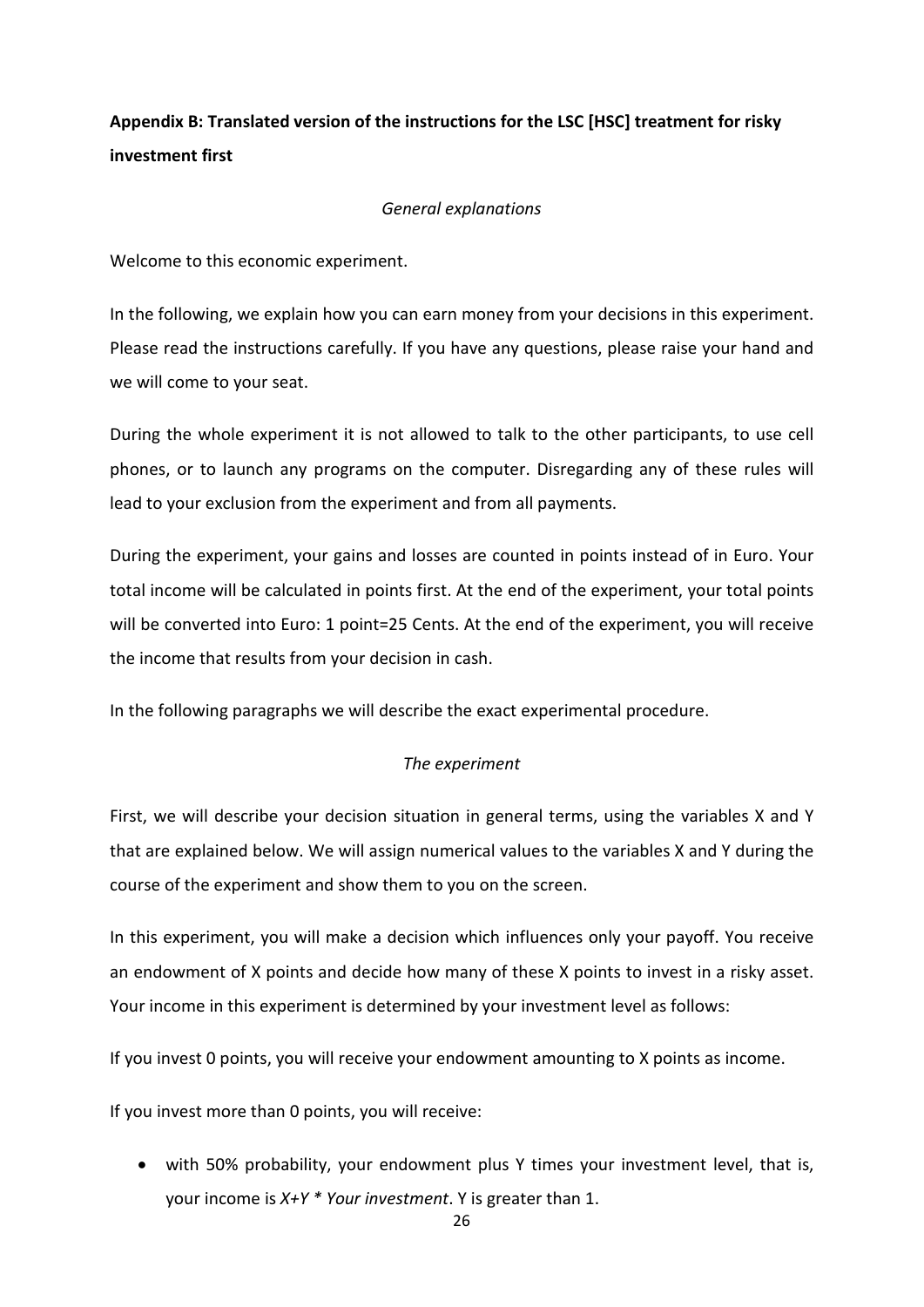• with 50% probability, your endowment minus your investment level, that is, your payoff is *X-Your investment*.

Your income as a function of your investment level is represented in the following figure:



**Your decision**

In order to determine how many points you would like to invest in the risky asset, specify the number of points in the according cell on screen and then press the OK-button. You will  make this choice once. At the end of the experiment, you will be paid your income resulting from the investment decision in cash.

Before you make your decision, there are two tasks to be completed. It is very important for the experiment that you make an effort to complete the tasks diligently and correctly. For each task, you will be handed out a sheet of paper that you should work on. We will collect both sheets of paper at the end of the experiment. Moreover, you will receive private feedback onscreen about your performance in the two tasks at the end of the experiment.

#### First task:

We will hand out the first sheet of paper with text after all questions concerning the decision have been answered by the experimenters. **Please cross out each instance of the letter "e" in the text.** Start the task with working on the first paragraph and continue paragraph by paragraph. After you have finished a paragraph, specify the number of "e" you crossed out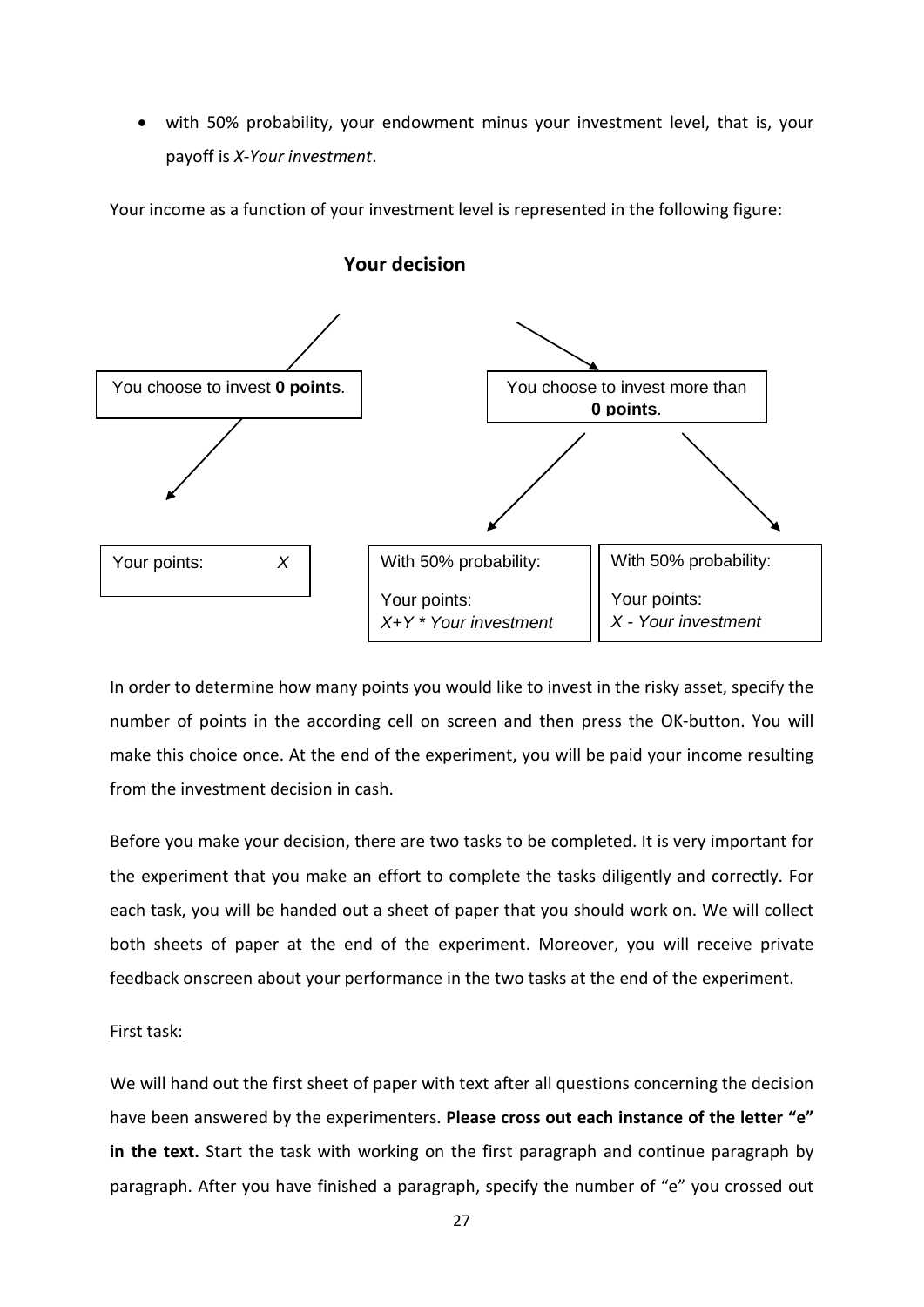in the paragraph in the field below the paragraph. We will check later on whether you crossed out the number of "e" indicated.

You have 7 minutes to work on the task. Rather spend more time on few paragraphs and do them right instead of trying to do many paragraphs. The time remaining for the task is shown in the upper right corner of your screen. A new display will appear after the 7 minutes have passed. Please insert the number of counted "e" for each completed paragraph on the screen. Enter a zero for each paragraph not worked on or not completed.

#### Second task:

After you have finished the first task, we will hand out a second sheet of paper with text. You now have to cross out the letter "e" according to the following set of rules:

Generally you cross out the letter "e"; however, there are the following exceptions:

(a) there is a vowel in the text after the letter "e" or

(b) there is a vowel in the text two letters after the letter "e", or

(c) there is a vowel in the text two letters before the letter "e".

In counting letters, disregard full stops, commas, or spaces. You are asked to cross out the "e" if there is a vowel directly before the "e" (as, for instance, in the example "were engaged" (in German "etwa elf")). Vowels comprise: A, Ä, E, I, O, Ö, U, Ü.

The following representation summarizes the rules:

# $- -e$   $- -$

#### **1 2 3 4**

**Cross out all "e" in principle. Exceptions: Do not cross out the "e" if there is a vowel on position 1, 3, or 4.**

[HSC Treatment: After you have finished the first task, we will hand out a second sheet of paper with text. **Please again cross out each instance of the letter "e" in the text.** This is the same instruction as used for the first task.]

28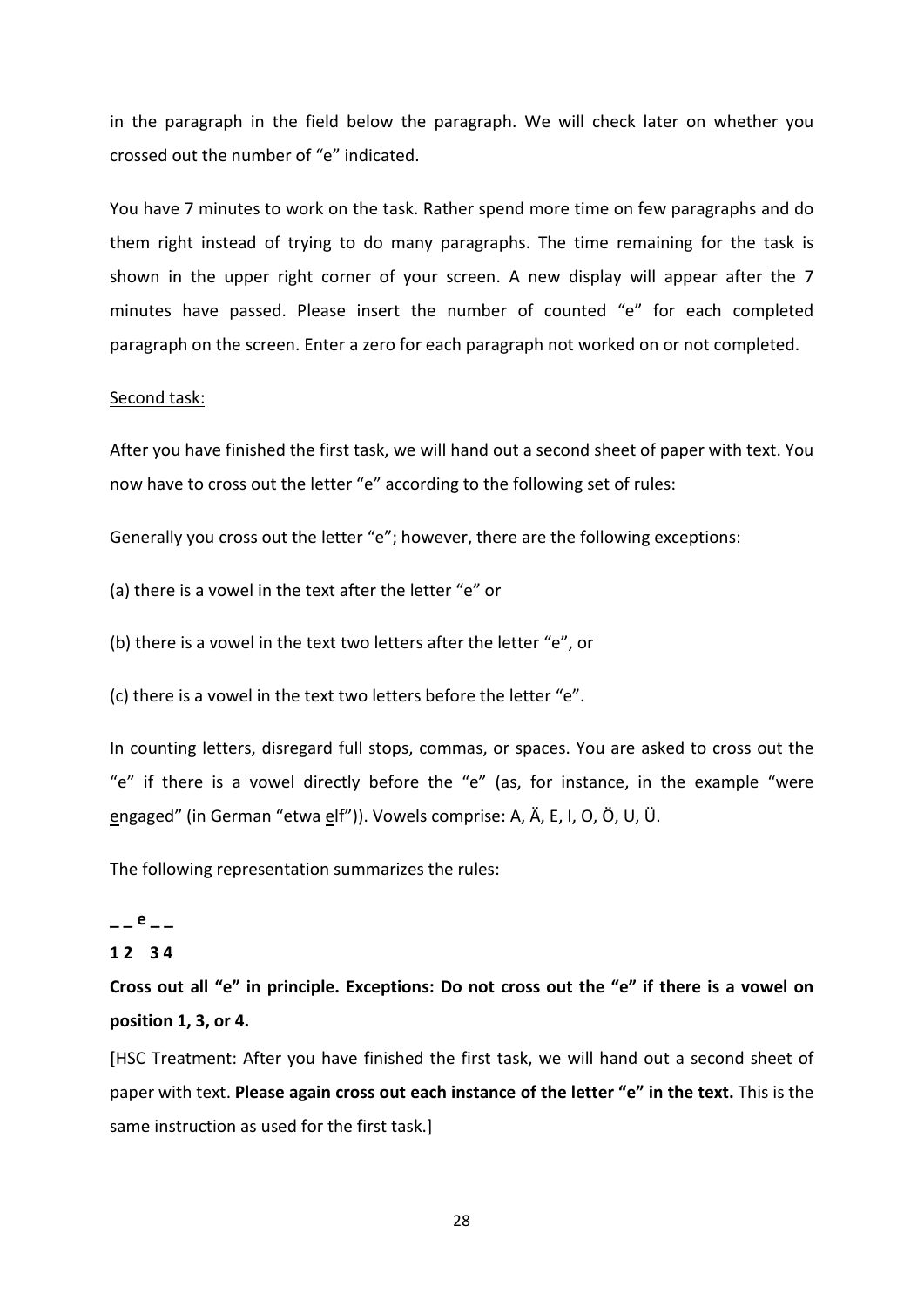Please start again with the first paragraph and continue paragraph by paragraph. Specify the number of "e" you crossed out in the paragraph in the field below it. We will check later on whether you crossed out the number of "e" indicated.

Again, you have 7 minutes to work on the task. Spend rather more time on few paragraphs and do them right instead of trying to do many paragraphs. The time remaining is shown in the upper right corner of the screen. A new display will appear after the 7 minutes have passed. Please insert the number of counted "e" for each completed paragraph on the screen. Enter a zero for each paragraph not worked on or not completed.

Subsequent to the two tasks, you will make your previously described decision concerning the level of investment. At the end of the experiment, all participants will receive their income resulting from the investment decision **in cash**.

Please raise your hand in case you have any questions. One of the experimenters will come to you to answer it.

#### *Another experiment*

Next, you will make one further decision. This is your last decision in this experiment. Again, we will describe the decision situation in general terms. The numerical values of the variables W and Z that are introduced below will be shown onscreen during the course of the experiment.

There are two kinds of participants, A and B. You will participate as participant B. Your anonymity and your randomly assigned participant A's anonymity will be ensured during and after the experiment. Each pair consists of a real participant A and a real participant B.

You as a participant B receive an endowment amounting to W points. Participant A also receives an endowment of W points.

As participant B, you choose an integer transfer amount that you would like to take from participant A's endowment. Participant A does not make a decision and cannot influence your payoff. For each point that you take from A, you receive Z points. Z is smaller than one.

29